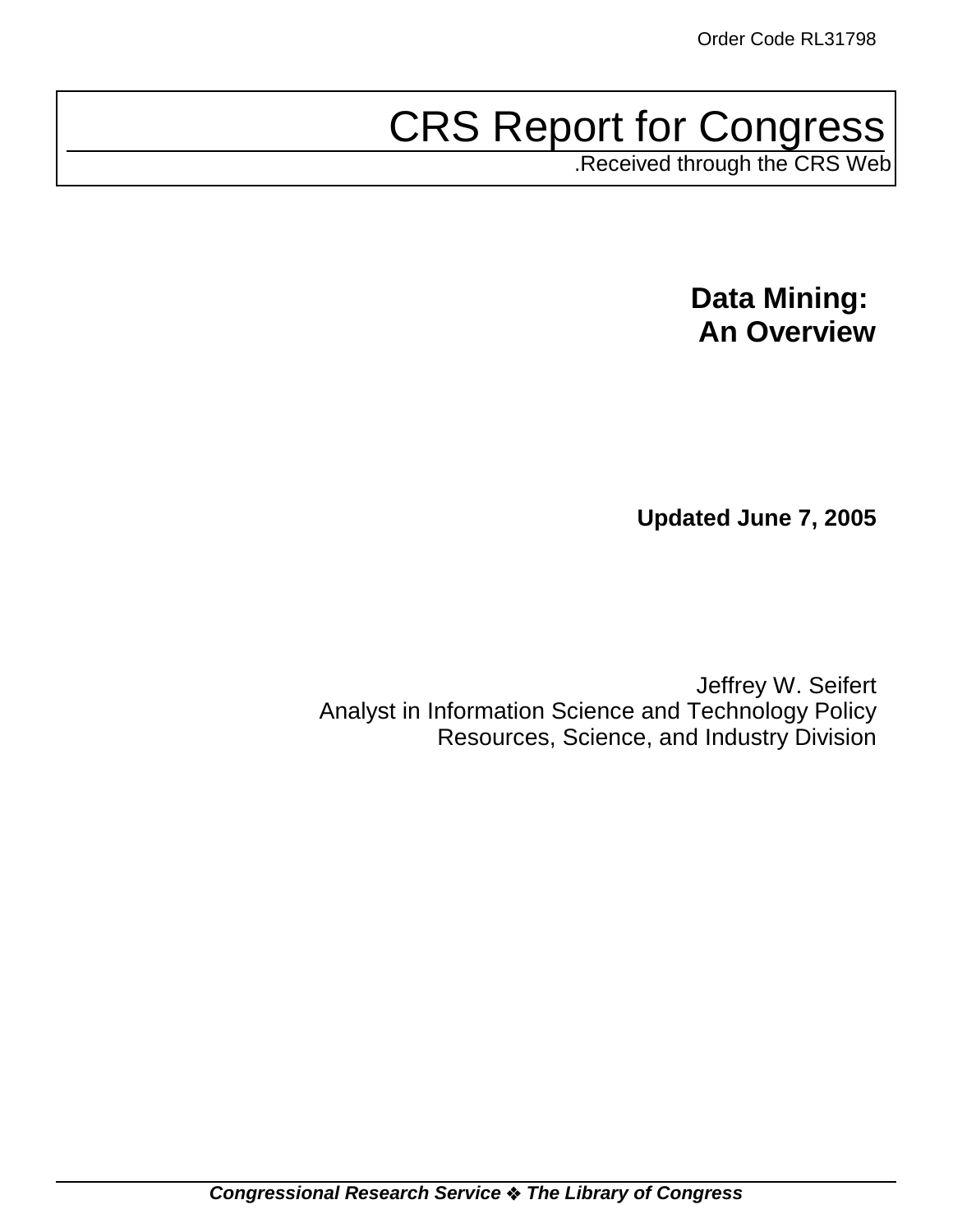## Data Mining: An Overview

#### **Summary**

Data mining is emerging as one of the key features of many homeland security initiatives. Often used as a means for detecting fraud, assessing risk, and product retailing, data mining involves the use of data analysis tools to discover previously unknown, valid patterns and relationships in large data sets. In the context of homeland security, data mining is often viewed as a potential means to identify terrorist activities, such as money transfers and communications, and to identify and track individual terrorists themselves, such as through travel and immigration records.

While data mining represents a significant advance in the type of analytical tools currently available, there are limitations to its capability. One limitation is that although data mining can help reveal patterns and relationships, it does not tell the user the value or significance of these patterns. These types of determinations must be made by the user. A second limitation is that while data mining can identify connections between behaviors and/or variables, it does not necessarily identify a causal relationship. To be successful, data mining still requires skilled technical and analytical specialists who can structure the analysis and interpret the output that is created.

Data mining is becoming increasingly common in both the private and public sectors. Industries such as banking, insurance, medicine, and retailing commonly use data mining to reduce costs, enhance research, and increase sales. In the public sector, data mining applications initially were used as a means to detect fraud and waste, but have grown to also be used for purposes such as measuring and improving program performance. However, some of the homeland security data mining applications represent a significant expansion in the quantity and scope of data to be analyzed. Two efforts that have attracted a higher level of congressional interest include the Terrorism Information Awareness (TIA) project (now-discontinued) and the Computer-Assisted Passenger Prescreening System II (CAPPS II) project (nowcanceled and replaced by Secure Flight).

As with other aspects of data mining, while technological capabilities are important, there are other implementation and oversight issues that can influence the success of a project's outcome. One issue is data quality, which refers to the accuracy and completeness of the data being analyzed. A second issue is the interoperability of the data mining software and databases being used by different agencies. A third issue is mission creep, or the use of data for purposes other than for which the data were originally collected. A fourth issue is privacy. Questions that may be considered include the degree to which government agencies should use and mix commercial data with government data, whether data sources are being used for purposes other than those for which they were originally designed, and possible application of the Privacy Act to these initiatives. It is anticipated that congressional oversight of data mining projects will grow as data mining efforts continue to evolve. This report will be updated as events warrant.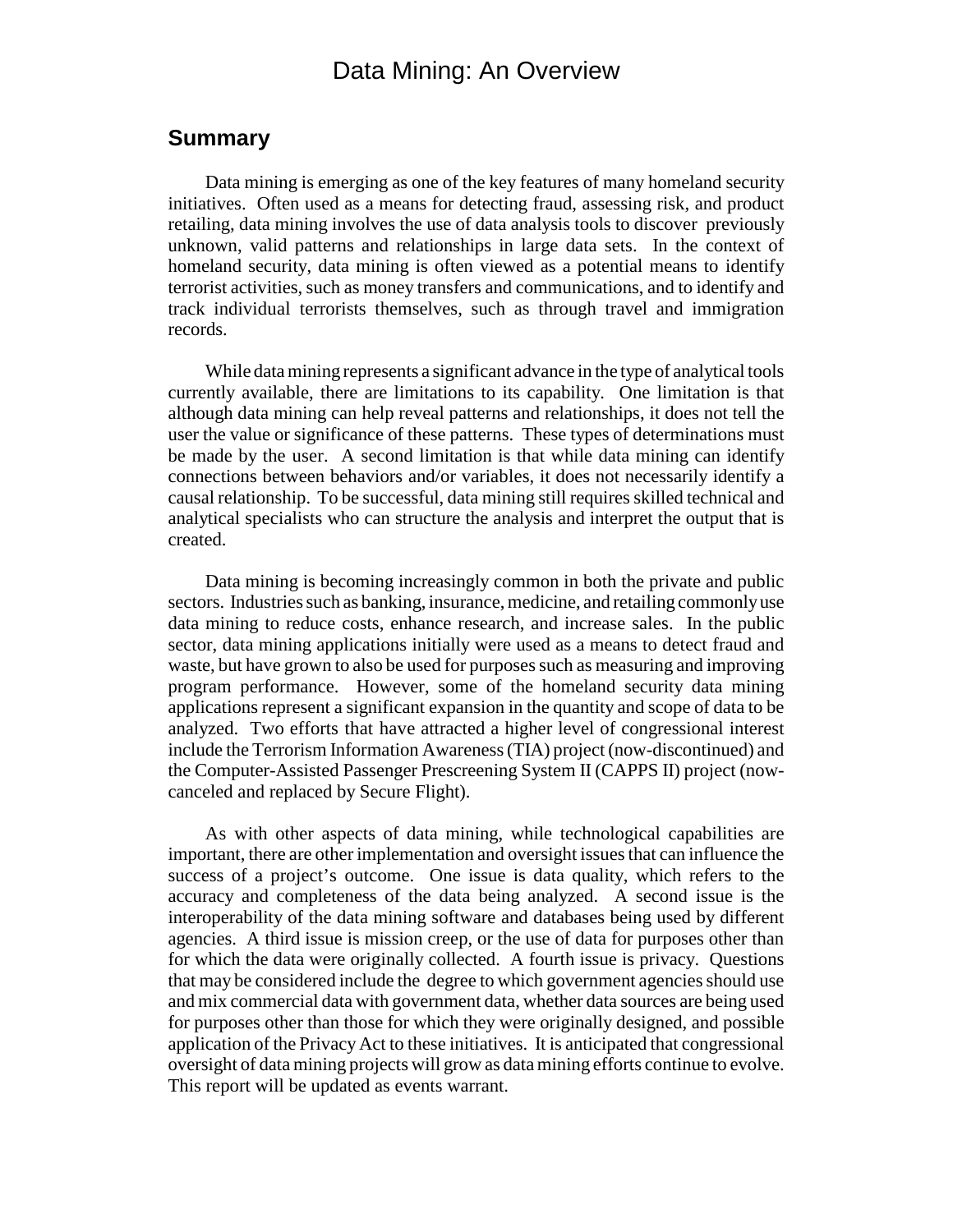# **Contents**

| Computer-Assisted Passenger Prescreening System (CAPPS II) 7 |
|--------------------------------------------------------------|
|                                                              |
|                                                              |
|                                                              |
|                                                              |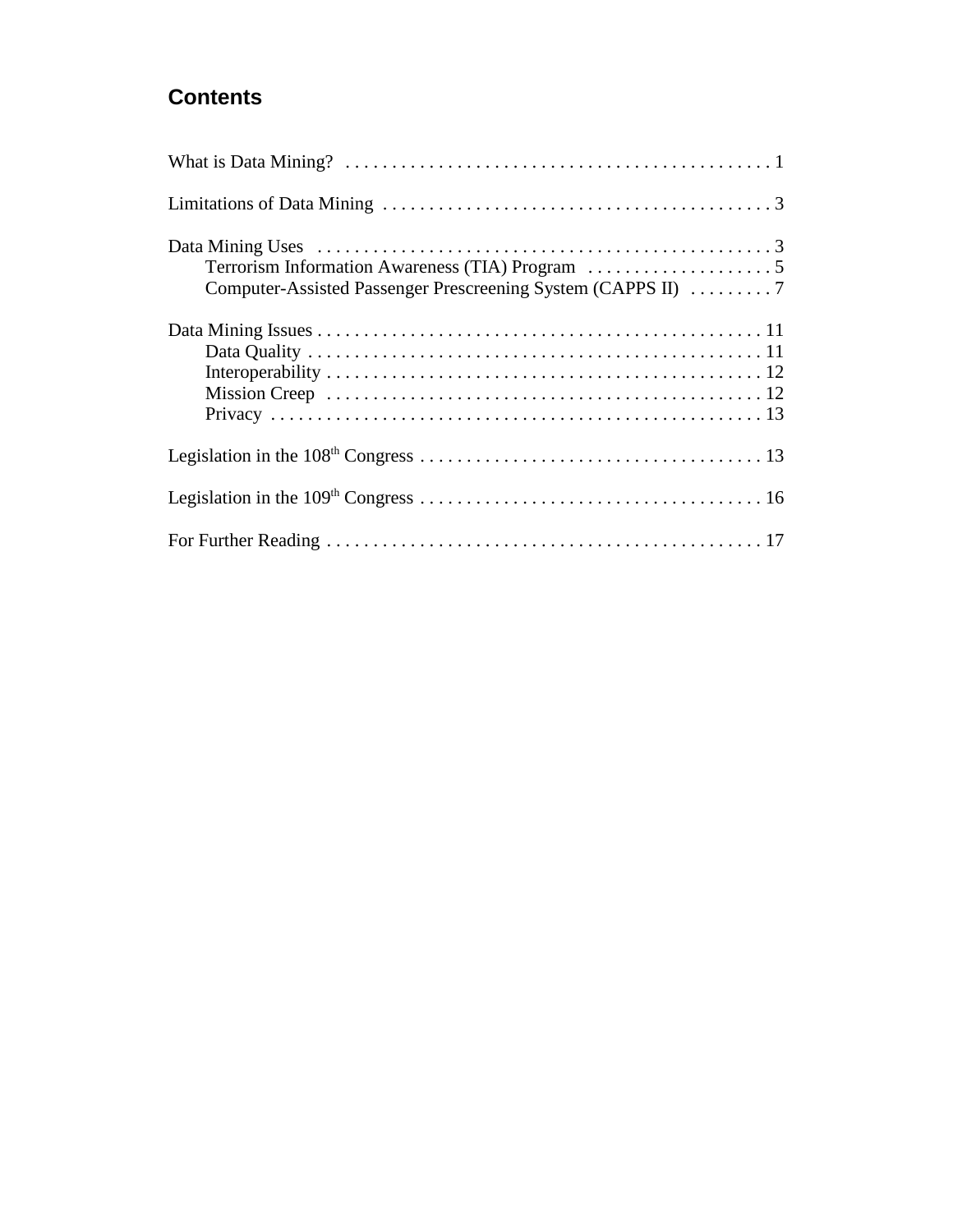# Data Mining: An Overview

## **What is Data Mining?**

Data mining involves the use of sophisticated data analysis tools to discover previously unknown, valid patterns and relationships in large data sets.<sup>1</sup> These tools can include statistical models, mathematical algorithms, and machine learning methods (algorithms that improve their performance automatically through experience, such as neural networks or decision trees). Consequently, data mining consists of more than collecting and managing data, it also includes analysis and prediction.

Data mining can be performed on data represented in quantitative, textual, or multimedia forms. Data mining applications can use a variety of parameters to examine the data. They include association (patterns where one event is connected to another event, such as purchasing a pen and purchasing paper), sequence or path analysis (patterns where one event leads to another event, such as the birth of a child and purchasing diapers), classification (identification of new patterns, such as coincidences between duct tape purchases and plastic sheeting purchases), clustering (finding and visually documenting groups of previously unknown facts, such as geographic location and brand preferences), and forecasting (discovering patterns from which one can make reasonable predictions regarding future activities, such as the prediction that people who join an athletic club may take exercise classes). $2$ 

As an application, compared to other data analysis applications, such as structured queries (used in many commercial databases) or statistical analysis software, data mining represents a *difference of kind rather than degree*. Many simpler analytical tools utilize a verification-based approach, where the user develops a hypothesis and then tests the data to prove or disprove the hypothesis. For example, a user might hypothesize that a customer who buys a hammer, will also buy a box of nails. The effectiveness of this approach can be limited by the creativity of the user to develop various hypotheses, as well as the structure of the software being used. In contrast, data mining utilizes a discovery approach, in which algorithms can be used to examine several multidimensional data relationships simultaneously, identifying those that are unique or frequently represented. For example, a hardware store may compare their customers' tool purchases with home ownership, type of automobile driven, age, occupation, income, and/or distance between residence and

<sup>&</sup>lt;sup>1</sup> Two Crows Corporation, *Introduction to Data Mining and Knowledge Discovery, Third Edition* (Potomac, MD: Two Crows Corporation, 1999); Pieter Adriaans and Dolf Zantinge, *Data Mining* (New York: Addison Wesley, 1996).

<sup>2</sup> For a more technically-oriented definition of data mining, see [http://searchcrm.techtarget.com/gDefinition/0,294236,sid11\_gci211901,00.html].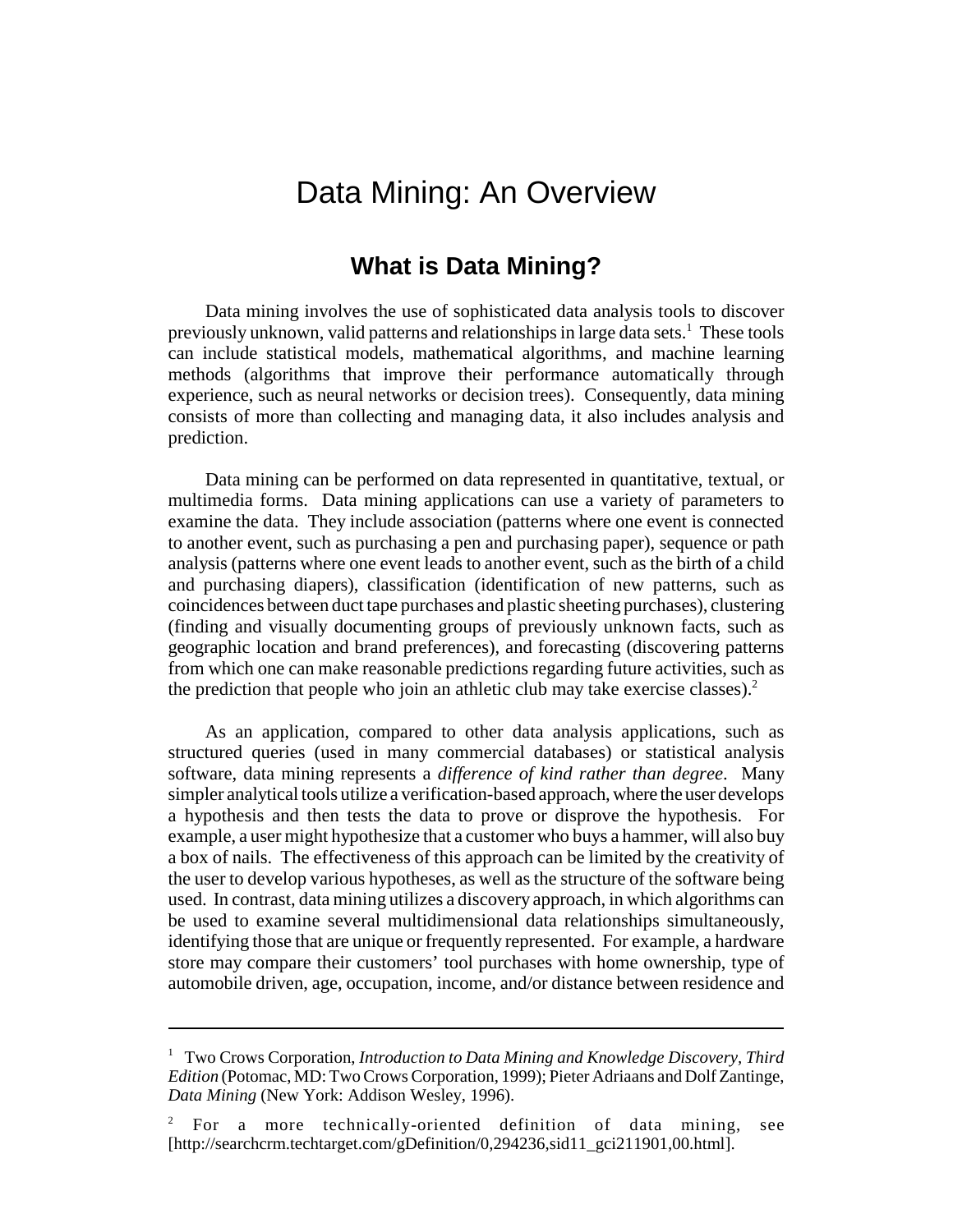the store. As a result of its complex capabilities, two precursors are important for a successful data mining exercise; a clear formulation of the problem to be solved, and access to the relevant data.<sup>3</sup>

Reflecting this conceptualization of data mining, some observers consider data mining to be just one step in a larger process known as knowledge discovery in databases (KDD). Other steps in the KDD process, in progressive order, include data cleaning, data integration, data selection, data transformation, (data mining), pattern evaluation, and knowledge presentation.<sup>4</sup>

A number of advances in technology and business processes have contributed to a growing interest in data mining in both the public and private sectors. Some of these changes include the growth of computer networks, which can be used to connect databases; the development of enhanced search-related techniques such as neural networks and advanced algorithms; the spread of the client/server computing model, allowing users to access centralized data resources from the desktop; and an increased ability to combine data from disparate sources into a single searchable source.<sup>5</sup>

In addition to these improved data management tools, the increased availability of information and the decreasing costs of storing it have also played a role. Over the past several years there has been a rapid increase in the volume of information collected and stored, with some observers suggesting that the quantity of the world's data approximately doubles every year.<sup>6</sup> At the same time, the costs of data storage have decreased significantly from dollars per megabyte to pennies per megabyte. Similarly, computing power has continued to double every 18-24 months, while the relative cost of computing power has continued to decrease.<sup>7</sup>

Data mining has become increasingly common in both the public and private sectors. Organizations use data mining as a tool to survey customer information, reduce fraud and waste, and assist in medical research. However, the proliferation of data mining has raised some implementation and oversight issues as well. These include concerns about the quality of the data being analyzed, the interoperability of the databases and software between agencies, and potential infringements on privacy. Also, there are some concerns that the limitations of data mining are being overlooked as agencies work to emphasize their homeland security initiatives.

<sup>3</sup> John Makulowich, "Government Data Mining Systems Defy Definition," *Washington Technology*, 22 February 1999, [http://www.washingtontechnology.com/news/13\_22/tech\_ features/393-3.html].

<sup>4</sup> Jiawei Han and Micheline Kamber, *Data Mining: Concepts and Techniques* (New York: Morgan Kaufmann Publishers, 2001), p. 7.

<sup>5</sup> Pieter Adriaans and Dolf Zantinge, *Data Mining* (New York: Addison Wesley, 1996), pp. 5-6.

<sup>6</sup> Ibid., p. 2.

<sup>7</sup> Two Crows Corporation, *Introduction to Data Mining and Knowledge Discovery, Third Edition* (Potomac, MD: Two Crows Corporation, 1999), p. 4.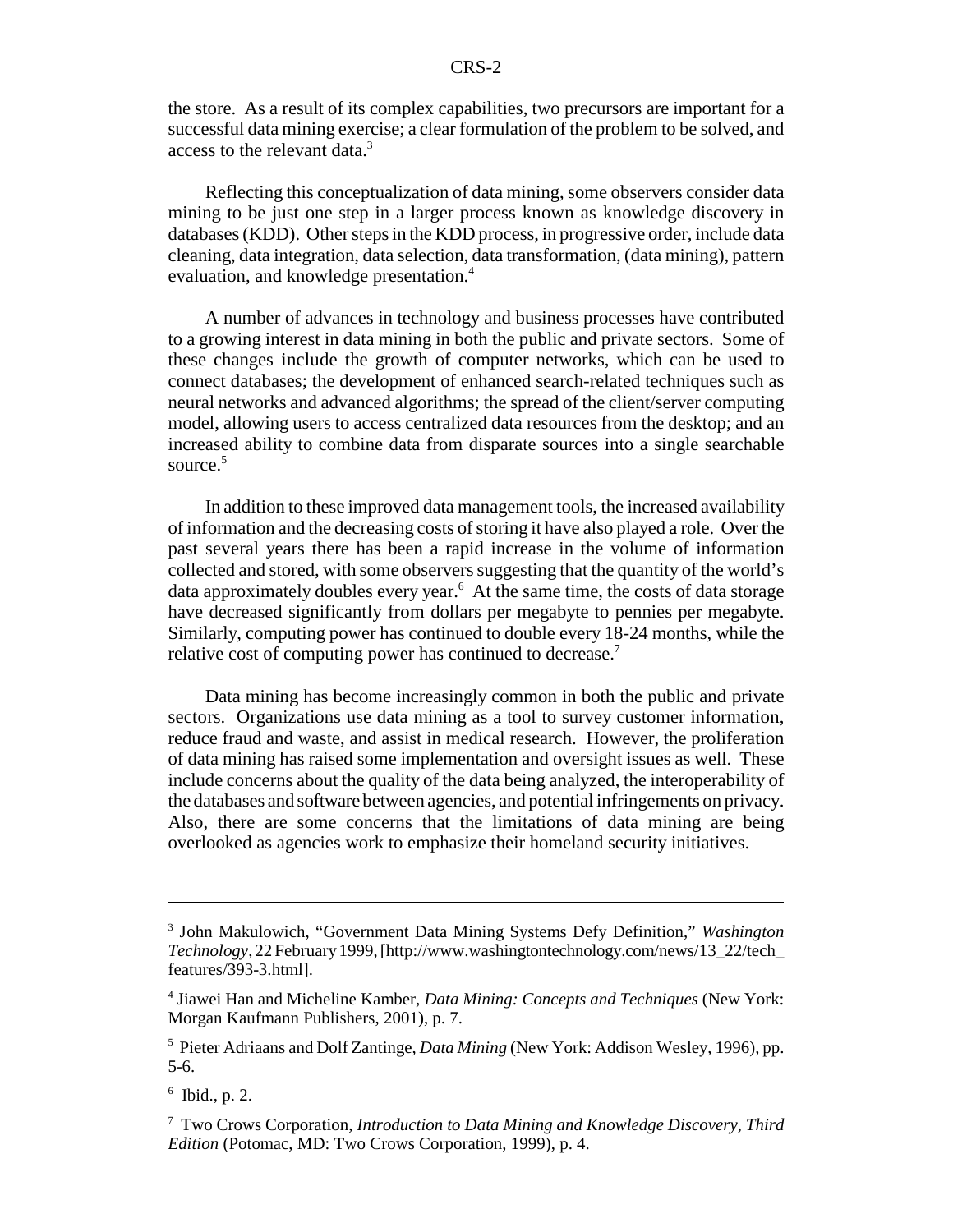## **Limitations of Data Mining**

While data mining products can be very powerful tools, they are not selfsufficient applications. To be successful, data mining requires skilled technical and analytical specialists who can structure the analysis and interpret the output that is created. Consequently, the limitations of data mining are primarily data or personnelrelated, rather than technology-related.<sup>8</sup>

Although data mining can help reveal patterns and relationships, it does not tell the user the value or significance of these patterns. These types of determinations must be made by the user. Similarly, the validity of the patterns discovered is dependent on how they compare to "real world" circumstances. For example, to assess the validity of a data mining application designed to identify potential terrorist suspects in a large pool of individuals, the user may test the model using data that includes information about known terrorists. However, while possibly re-affirming a particular profile, it does not necessarily mean that the application will identify a suspect whose behavior significantly deviates from the original model.

Another limitation of data mining is that while it can identify connections between behaviors and/or variables, it does not necessarily identify a causal relationship. For example, an application may identify that a pattern of behavior, such as the propensity to purchase airline tickets just shortly before the flight is scheduled to depart, is related to characteristics such as income, level of education, and Internet use. However, that does not necessarily indicate that the ticket purchasing behavior is caused by one or more of these variables. In fact, the individual's behavior could be affected by some additional variable(s) such as occupation (the need to make trips on short notice), family status (a sick relative needing care), or a hobby (taking advantage of last minute discounts to visit new destinations).<sup>9</sup>

### **Data Mining Uses**

Data mining is used for a variety of purposes in both the private and public sectors. Industries such as banking, insurance, medicine, and retailing commonly use data mining to reduce costs, enhance research, and increase sales. For example, the insurance and banking industries use data mining applications to detect fraud and assist in risk assessment (e.g., credit scoring). Using customer data collected over several years, companies can develop models that predict whether a customer is a good credit risk, or whether an accident claim may be fraudulent and should be investigated more closely. The medical community sometimes uses data mining to help predict the effectiveness of a procedure or medicine. Pharmaceutical firms use data mining of chemical compounds and genetic material to help guide research on new treatments for diseases. Retailers can use information collected through affinity programs (e.g., shoppers' club cards, frequent flyer points, contests) to assess the effectiveness of product selection and placement decisions, coupon offers, and which

<sup>8</sup> Ibid., p. 2.

<sup>9</sup> Ibid., p. 1.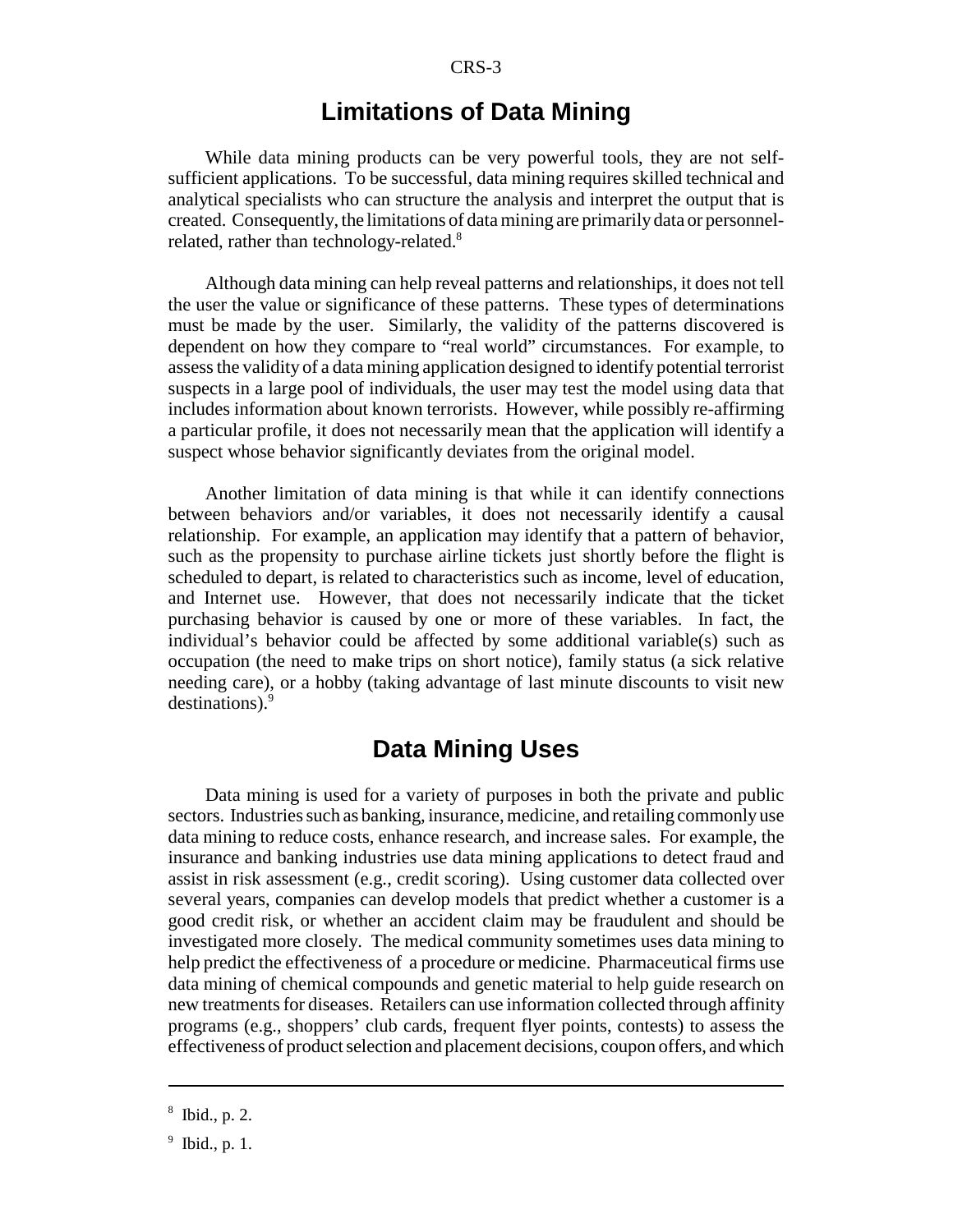products are often purchased together. Companies such as telephone service providers and music clubs can use data mining to create a "churn analysis," to assess which customers are likely to remain as subscribers and which ones are likely to switch to a competitor.<sup>10</sup>

In the public sector, data mining applications were initially used as a means to detect fraud and waste, but they have grown also to be used for purposes such as measuring and improving program performance. It has been reported that data mining has helped the federal government recover millions of dollars in fraudulent Medicare payments.<sup>11</sup> The Justice Department has been able to use data mining to assess crime patterns and adjust resource allotments accordingly. Similarly, the Department of Veterans Affairs has used data mining to help predict demographic changes in the constituency it serves so that it can better estimate its budgetary needs. Another example is the Federal Aviation Administration, which uses data mining to review plane crash data to recognize common defects and recommend precautionary measures.<sup>12</sup>

Recently, data mining has been increasingly cited as an important tool for homeland security efforts. Some observers suggest that data mining should be used as a means to identify terrorist activities, such as money transfers and communications, and to identify and track individual terrorists themselves, such as through travel and immigration records. Two initiatives that have attracted significant attention include the now-discontinued Terrorism Information Awareness  $(TIA)$  project<sup>13</sup> conducted by the Defense Advanced Research Projects Agency (DARPA), and the now-canceled Computer-Assisted Passenger Prescreening System II (CAPPS II) that was being developed by the Transportation Security Administration (TSA). CAPPS II is being replaced by a new program called Secure Flight.

<sup>10</sup> Two Crows Corporation, *Introduction to Data Mining and Knowledge Discovery, Third Edition* (Potomac, MD: Two Crows Corporation, 1999), p. 5; Patrick Dillon, *Data Mining: Transforming Business Data Into Competitive Advantage and Intellectual Capital* (Atlanta GA: The Information Management Forum, 1998), pp. 5-6.

<sup>&</sup>lt;sup>11</sup> George Cahlink, "Data Mining Taps the Trends," *Government Executive Magazine*, October 1, 2000, [http://www.govexec.com/tech/articles/1000managetech.htm].

 $12$  Ibid.; for a more detailed review of the purpose for data mining conducted by federal departments and agencies, see U.S. General Accounting Office, *Data Mining: Federal Efforts Cover a Wide Range of Uses*, GAO Report GAO-04-548 (Washington: May 2004).

<sup>&</sup>lt;sup>13</sup> This project was originally identified as the Total Information Awareness project until DARPA publicly renamed it the Terrorism Information Awareness project in May 2003.

Section 8131 of the FY2004 Department of Defense Appropriations Act (P.L. 108-87) prohibited further funding of TIA as a whole, while allowing unspecified subcomponents of the TIA initiative to be funded as part of DOD's classified budget, subject to the provisions of the National Foreign Intelligence Program, which restricts the processing and analysis of information on U.S. citizens. For further details regarding this provision, see CRS Report RL31805 *Authorization and Appropriations for FY2004: Defense*, by Amy Belasco and Stephen Daggett.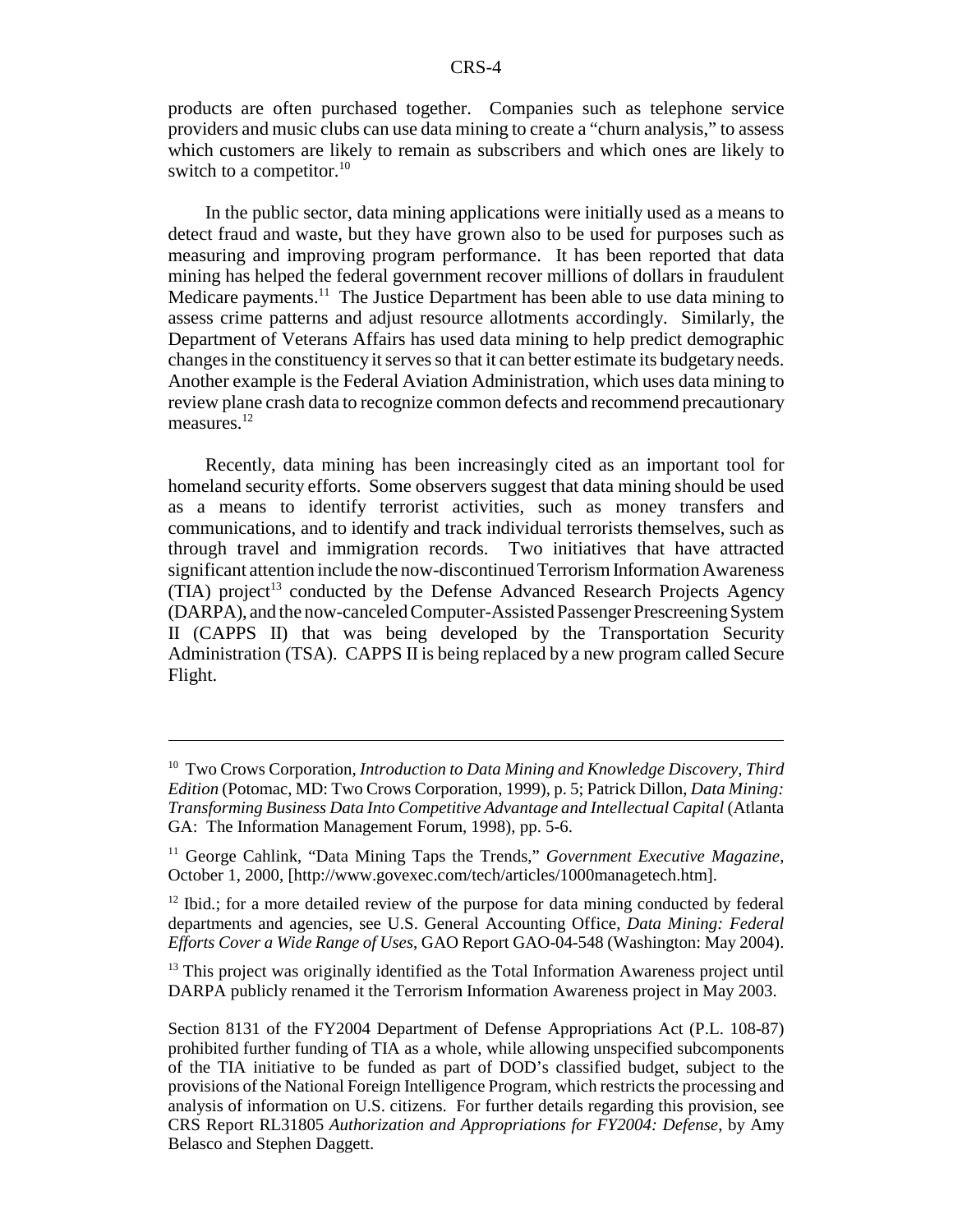#### **Terrorism Information Awareness (TIA) Program**

In the immediate aftermath of the September 11, 2001, terrorist attacks, many questions were raised about the country's intelligence tools and capabilities, as well as the government's ability to detect other so-called "sleeper cells," if, indeed, they existed. One response to these concerns was the creation of the Information Awareness Office (IAO) at the Defense Advanced Research Projects Agency  $(DARPA)<sup>14</sup>$  in January 2002. The role of IAO was "in part to bring together, under the leadership of one technical office director, several existing DARPA programs focused on applying information technology to combat terrorist threats."15 The mission statement for IAO suggested that the emphasis on these technology programs was to "counter asymmetric threats by achieving *total information awareness* useful for preemption, national security warning, and national security decision making."16 To that end, the TIA project was to focus on three specific areas of research, anticipated to be conducted over five years, to develop technologies that would assist in the detection of terrorist groups planning attacks against American interests, both inside and outside the country. The three areas of research and their purposes were described in a DOD Inspector General report as:

"… language translation, data search with pattern recognition and privacy protection, and advanced collaborative and decision support tools. Language translation technology would enable the rapid analysis of foreign languages, both spoken and written, and allow analysts to quickly search the translated materials for clues about emerging threats. The data search, pattern recognition, and privacy protection technologies would permit analysts to search vast quantities of data for patterns that suggest terrorist activity while at the same time controlling access to the data, enforcing laws and policies, and ensuring detection of misuse of the information obtained. The collaborative reasoning and decision support technologies would allow analysts from different agencies to share  $data."17$ 

Each part had the potential to improve the data mining capabilities of agencies that adopt the technology.<sup>18</sup> Automated rapid language translation could allow

<sup>&</sup>lt;sup>14</sup> DARPA "is the central research and development organization for the Department of Defense (DOD)" that engages in basic and applied research, with a specific focus on "research and technology where risk and payoff are both very high and where success may provide dramatic advances for traditional military roles and missions." [http://www.darpa.mil/]

<sup>15</sup> Department of Defense. 20 May 2003. *Report to Congress Regarding the Terrorism Information Awareness Program, Executive Summary*, p.2.

<sup>16</sup> Department of Defense. 20 May 2003. *Report to Congress Regarding the Terrorism Information Awareness Program, Detailed Information*, p.1 (emphasis added).

Department of Defense, Office of the Inspector General. 12 December 2003. *Information Technology Management: Terrorism Information Awareness Project (D2004- 033)*. P. 7.

<sup>&</sup>lt;sup>18</sup> It is important to note that while DARPA's mission is to conduct research and development on technologies that can be used to address national-level problems, it would (continued...)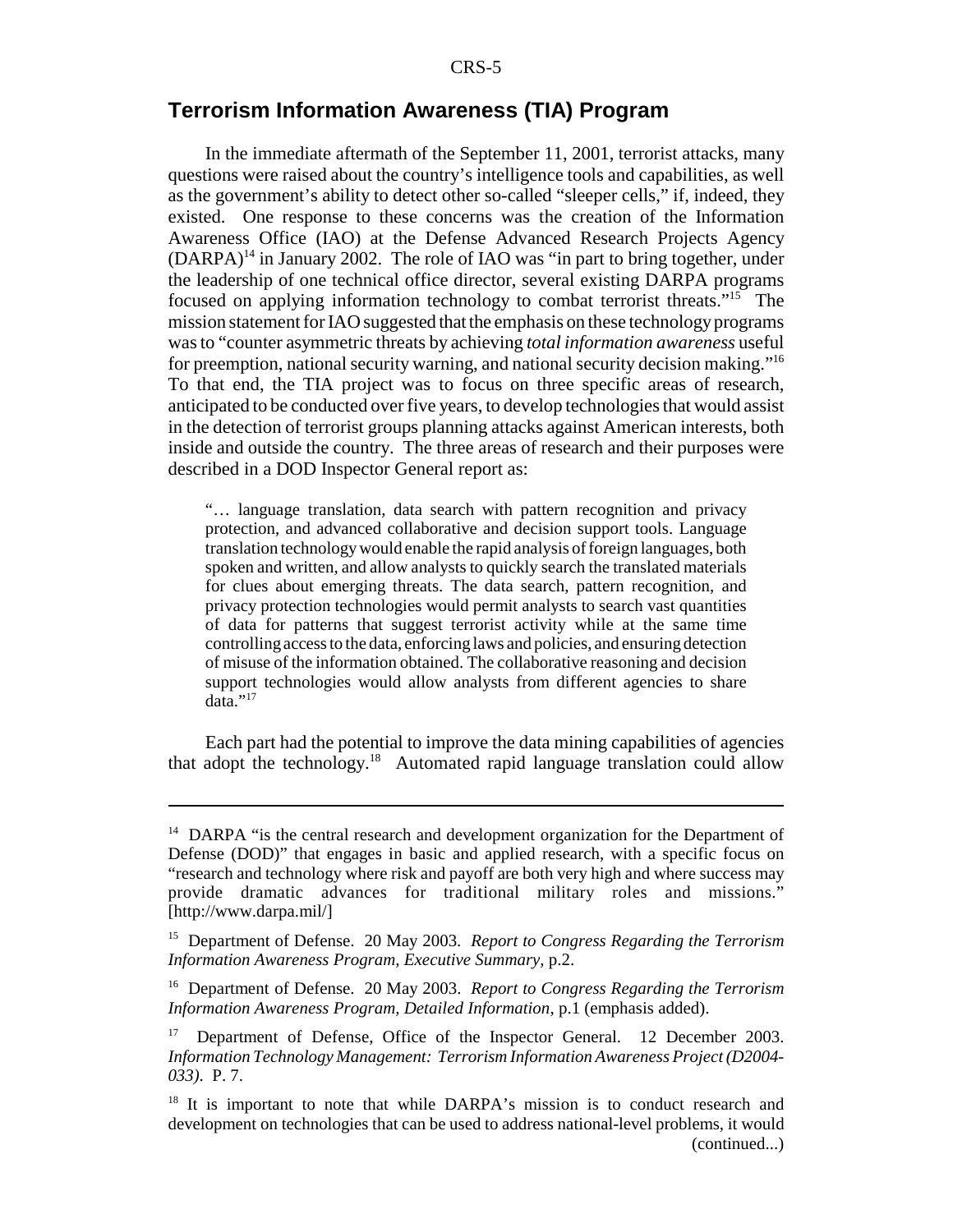analysts to search and monitor foreign language documents and transmissions more quickly than currently possible. Improved search and pattern recognition technologies may enable more comprehensive and thorough mining of transactional data, such as passport and visa applications, car rentals, driver license renewals, criminal records, and airline ticket purchases. Improved collaboration and decision support tools might facilitate the search and coordination activities being conducted by different agencies and levels of government.<sup>19</sup>

In public statements DARPA frequently referred to the TIA program as a research and development project designed to create experimental prototype tools, and that the research agency would only use "data that is legally available and obtainable by the U.S. Government."20 DARPA further emphasized that these tools could be adopted and used by *other* agencies, and that DARPA itself would not be engaging in any actual-use data mining applications, although it could "support production of a scalable leave-behind system prototype."21 In addition, some of the technology projects being carried out in association with the TIA program did not involve data mining.<sup>22</sup> However, the TIA program's overall emphasis on collecting, tracking, and analyzing data trails left by individuals served to generate significant and vocal opposition soon after John Poindexter made a presentation on TIA at the DARPATech 2002 Conference in August 2002.<sup>23</sup>

Critics of the TIA program were further incensed by two administrative aspects of the project. The first involved the Director of IAO, Dr. John M. Poindexter. Poindexter, a retired Admiral, was, until that time, perhaps most well-known for his alleged role in the Iran-contra scandal during the Reagan Administration. His involvement with the program caused many in the civil liberties community to

 $21$  Ibid., p. 2.

 $18$  (...continued)

not be responsible for the operation of TIA, if it were to be adopted.

<sup>&</sup>lt;sup>19</sup> For more details about the Terrorism Information Awareness program and related information and privacy laws, see CRS Report RL31730, *Privacy: Total Information Awareness Programs and Related Information Access, Collection, and Protection Laws*, by Gina Marie Stevens, and CRS Report RL31786, *Total Information Awareness Programs: Funding, Composition, and Oversight Issues*, by Amy Belasco.

<sup>&</sup>lt;sup>20</sup> Department of Defense, DARPA, "Defense Advanced Research Project Agency's Information Awareness Office and Total Information Awareness Project," p. 1, [http://www.iwar.org.uk/news-archive/tia/iaotia.pdf].

 $^{22}$  Although most of the TIA-related projects did involve some form of data collection, the primary purposes of some of these projects, such as war gaming, language translation, and biological agent detection, were less connected to data mining activities. For a description of these projects, see [http://www.fas.org/irp/agency/dod/poindexter.html].

<sup>&</sup>lt;sup>23</sup> The text of Poindexter's presentation is available at [http://www.darpa.mil/DARPATech2002/presentations/iao\_pdf/speeches/POINDEXT.pdf]. The slide presentation of Poindexter's presentation is available at [http://www.darpa.mil/DARPATech2002/presentations/iao\_pdf/slides/PoindexterIAO.pdf].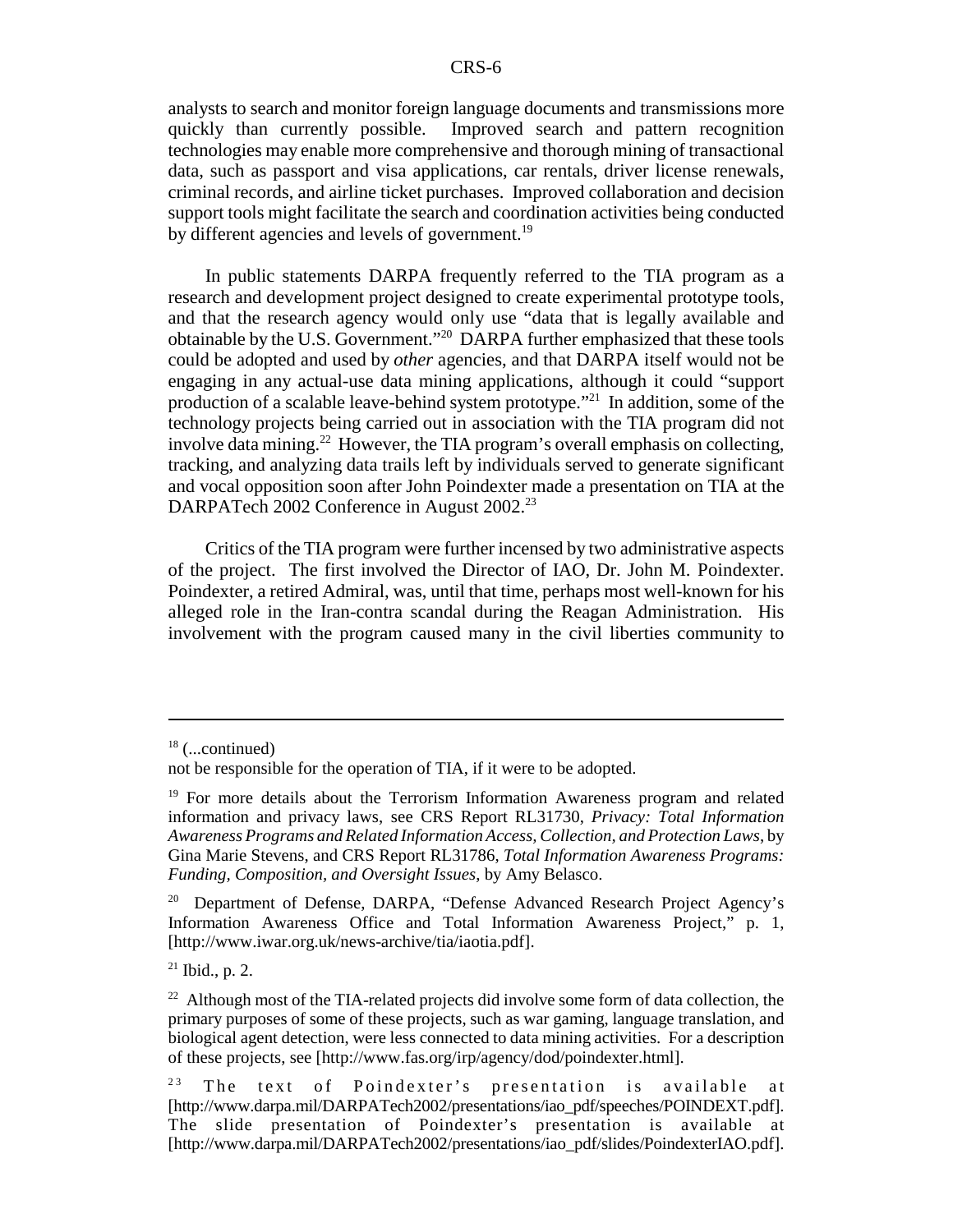question the true motives behind  $TIA.<sup>24</sup>$  The second source of contention involved TIA's original logo, which depicted an "all-seeing" eye atop of a pyramid looking down over the globe, accompanied by the Latin phrase *scientia est potentia* (knowledge is power).<sup>25</sup> Although DARPA eventually removed the logo from its website, it left a lasting impression.

The continued negative publicity surrounding the TIA program contributed to the introduction of a number of bills in Congress that eventually led to the program's dissolution. Among these bills was S. 188, the Data-Mining Moratorium Act of 2003, which, if passed, would have imposed a moratorium on the implementation of data mining under the TIA program by the Department of Defense, as well as any similar program by the Department of Homeland Security. An amendment included in the Omnibus Appropriations Act for Fiscal Year 2003 (P.L. 108-7) required the Director of Central Intelligence, the Secretary of Defense, and the Attorney General to submit a joint report to Congress within 90 days providing details about the TIA program.26 Funding for TIA as a whole was prohibited with the passage of the FY2004 Department of Defense Appropriations Act (P.L. 108-87) in September 2003. However, Section 8131 of the law allowed unspecified subcomponents of the TIA initiative to be funded as part of DOD's classified budget, subject to the provisions of the National Foreign Intelligence Program, which restricts the processing and analysis of information on U.S. citizens.<sup>27</sup>

#### **Computer-Assisted Passenger Prescreening System (CAPPS II)**

Similar to TIA, the CAPPS II project represented a direct response to the September 11, 2001, terrorist attacks. With the images of airliners flying into buildings fresh in people's minds, air travel was now widely viewed not only as a critically vulnerable terrorist target, but also as a weapon for inflicting larger harm. The CAPPS II initiative was intended to replace the original CAPPS, currently being used. Spurred, in part, by the growing number of airplane bombings, the existing CAPPS (originally called CAPS) was developed through a grant provided by the Federal Aviation Administration (FAA) to Northwest Airlines, with a prototype

<sup>&</sup>lt;sup>24</sup> Shane Harris, "Counterterrorism Project Assailed By Lawmakers, Privacy Advocates," *Government Executive M agazine,* 25 November 2002, [http://www.govexec.com/dailyfed/1102/112502h1.htm].

<sup>&</sup>lt;sup>25</sup> The original logo can be found at [http://www.thememoryhole.org/policestate/iaologo.htm].

<sup>&</sup>lt;sup>26</sup> The report is available at  $[http://www.eff.org/Privacy/TIA/TIA-report.pdf]$ . Some of the information required includes spending schedules, likely effectiveness of the program, likely impact on privacy and civil liberties, and any laws and regulations that may need to be changed to fully deploy TIA. If the report had not submitted within 90 days, funding for the TIA program could have been discontinued. For more details regarding this amendment, see CRS Report RL31786, *Total Information Awareness Programs: Funding, Composition, and Oversight Issues*, by Amy Belasco.

<sup>27</sup> For further details regarding this provision, see CRS Report RL31805 *Authorization and Appropriations for FY2004: Defense*, by Amy Belasco and Stephen Daggett.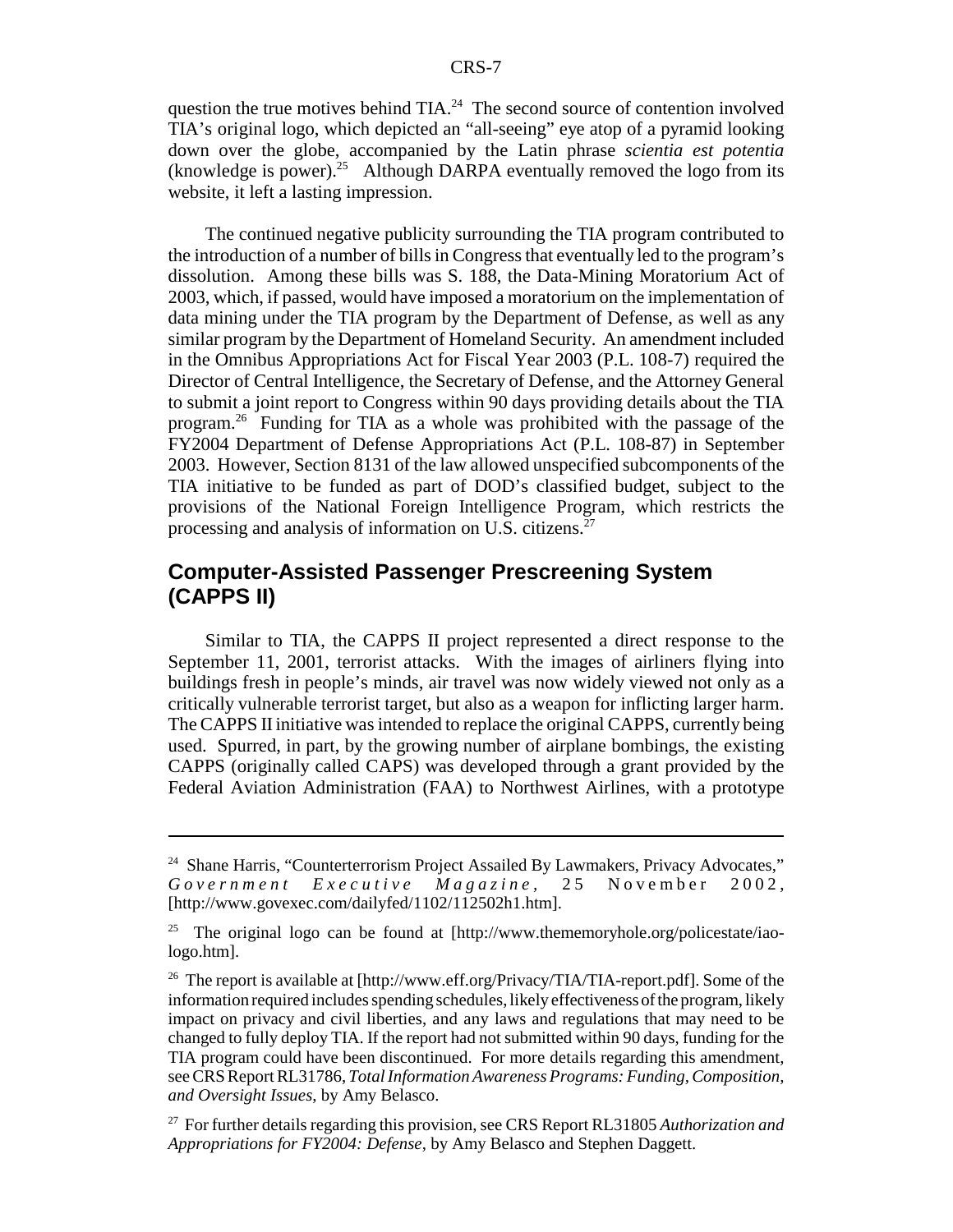system tested in 1996. In 1997, other major carriers also began work on screening systems, and, by 1998, most of the U.S.-based airlines had voluntarily implemented CAPS, with the remaining few working toward implementation.<sup>28</sup> Also, during this time, the White House Commission on Aviation Safety and Security (sometimes referred to as the Gore Commission) released its final report in February 1997.<sup>29</sup> Included in the commission's report was a recommendation that the United States implement automated passenger profiling for its airports.<sup>30</sup> On April 19, 1999, the FAA issued a notice of proposed rulemaking (NPRM) regarding the security of checked baggage on flights within the United States (docket no. FAA-1999-5536).  $31$  As part of this still-pending rule, domestic flights would be required to utilize "the FAA-approved computer-assisted passenger screening (CAPS) system to select passengers whose checked baggage must be subjected to additional security measures."<sup>32</sup>

The current CAPPS system is a rule-based system that uses the information provided by the passenger when purchasing the ticket to determine if the passenger fits into one of two categories; "selectees" requiring additional security screening, and those who do not. CAPPS also compares the passenger name to those on a list of known or suspected terrorists.<sup>33</sup> CAPPS II was described by TSA as "an enhanced system to confirm the identities of passengers and to identify foreign terrorists or persons with terrorist connections before they can board U.S. aircraft."34 CAPPS II would have sent information provided by the passenger in the passengers name record (PNR), including full name, address, phone number, and date of birth, to commercial data providers for comparison to authenticate the identity of the passenger. The commercial data provider would have then transmitted a numerical score back to TSA indicating a particular risk level.<sup>35</sup> Passengers with a "green" score would have undergone "normal screening," while passengers with a "yellow" score would have undergone additional screening. Passengers with a "red" score would not have been allowed to board the flight, and would have received "the

32 *Federal Register*, 64 (April 19,1999): 19220.

<sup>28</sup> Department of Transportation, *White House Commission on Aviation and Security: The DOT Status Report*, February 1998, [http://www.dot.gov/affairs/whcoasas.htm].

 $29$  The Gore Commission was established by Executive Order 13015 on August 22, 1996, following the crash of TWA flight 800 in July 1996.

<sup>&</sup>lt;sup>30</sup> White House Commission on Aviation Safety and Security: Final Report to President Clinton. 12 February 1997. [http://www.fas.org/irp/threat/212fin~1.html].

<sup>3 1</sup> The docket can be found online at [http://dms.dot.gov/search/document.cfm?documentid=57279&docketid=5536].

<sup>33</sup> U.S. General Accounting Office, *Aviation Security: Computer-Assisted Passenger Prescreening System Faces Significant Implementation Challenges*, GAO Report GAO-04- 385, February 2004, pp. 5-6.

<sup>&</sup>lt;sup>34</sup> Transportation Security Administration, "TSA's CAPPS II Gives Equal Weight to Privacy, Security," Press Release, 11 March 2003, [http://www.tsa.gov/public/display?theme=44&content=535].

<sup>35</sup> Robert O'Harrow, Jr., "Aviation ID System Stirs Doubt," *Washington Post*, 14 March 2003, p. A16.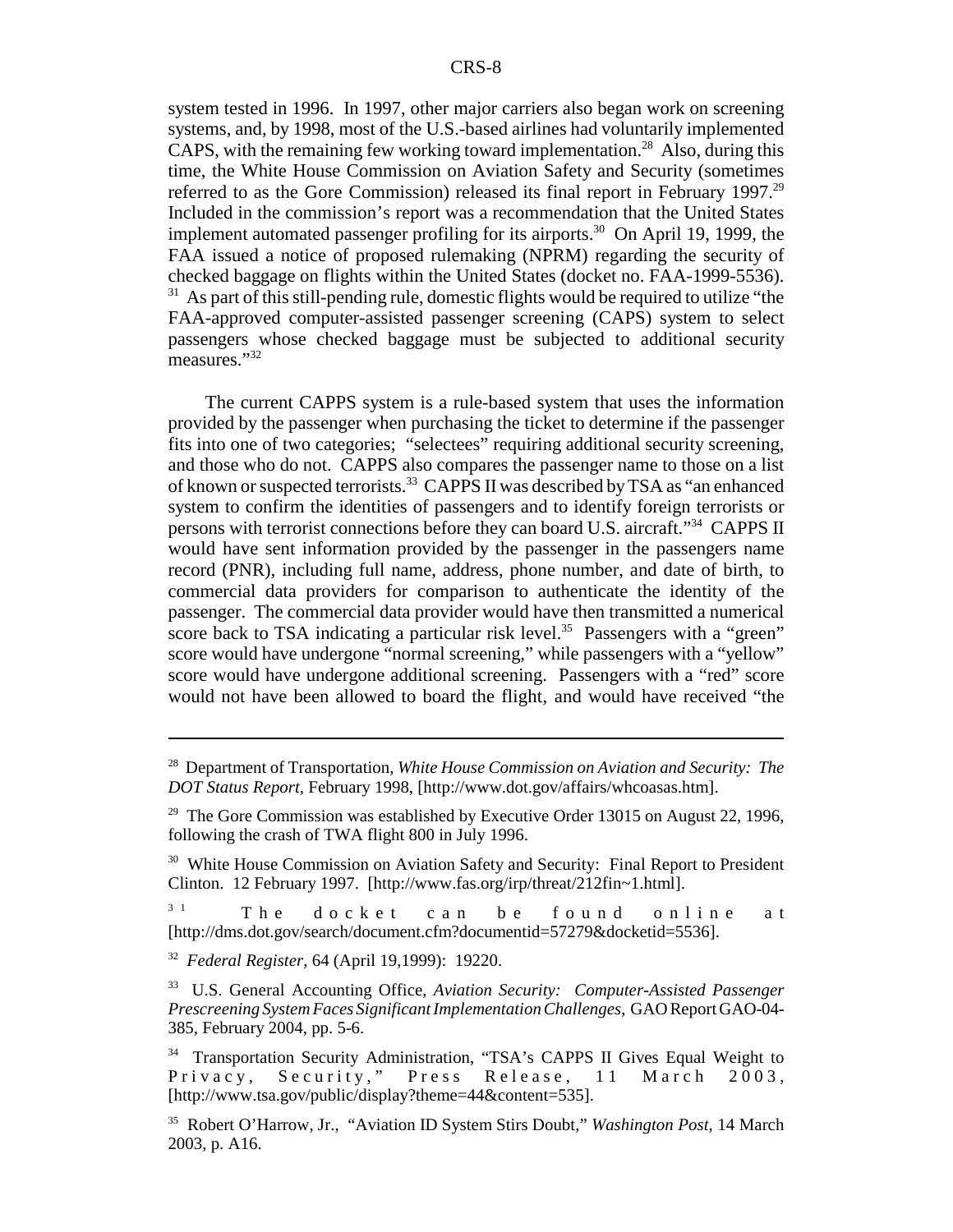attention of law enforcement."36 While drawing on information from commercial databases, TSA had stated that it would not see the actual information used to calculate the scores, and that it would not retain the traveler's information.

TSA had planned to test the system at selected airports during spring 2004.<sup>37</sup> However, CAPPS II encountered a number of obstacles to implementation. One obstacle involved obtaining the required data to test the system. Several high-profile debacles resulting in class-action lawsuits have made the U.S.-based airlines very wary of voluntarily providing passenger information. In early 2003, Delta Airlines was to begin testing CAPPS II using its customers' passenger data at three airports across the country. However, Delta became the target of a vociferous boycott campaign, raising further concerns about CAPPS II generally.<sup>38</sup> In September 2003, it was revealed that JetBlue shared private passenger information in September 2002 with Torch Concepts, a defense contractor, which was testing a data mining application for the U.S. Army. The information shared reportedly included itineraries, names, addresses, and phone numbers for 1.5 million passengers.<sup>39</sup> In January 2004, it was reported that Northwest Airlines provided personal information on millions of its passengers to the National Aeronautics and Space Administration (NASA) from October to December 2001 for an airline security-related data mining experiment.<sup>40</sup> In April 2004, it was revealed that American Airlines agreed to provide private passenger data on 1.2 million of its customers to TSA in June 2002, although the information was sent instead to four companies competing to win a contract with TSA.<sup>41</sup> Further instances of data being provided for the purpose of testing CAPPS II were brought to light during a Senate Committee on Government Affairs confirmation hearing on June 23, 2004. In his answers to the committee, the acting director of TSA, David M. Stone, stated that during 2002 and 2003 four airlines; Delta, Continental, America West, and Frontier, and two travel reservation companies; Galileo International and Sabre Holdings, provided passenger records to TSA and/or its contractors.<sup>42</sup>

<sup>&</sup>lt;sup>36</sup> Transportation Security Administration, "TSA's CAPPS II Gives Equal Weight to  $P \text{ r}$  i v a c v, Security," P r e s s R e l e a s e, 11 M a r c h 2003, Press Release, 11 March 2003, [http://www.tsa.gov/public/display?theme=44&content=535].

<sup>37</sup> Sara Kehaulani Goo, "U.S. to Push Airlines for Passenger Records," *Washington Post*, 12 January 2004, p. A1.

<sup>38</sup> The Boycott Delta website is available at [http://www.boycottdelta.org].

<sup>39</sup> Don Phillips, "JetBlue Apologizes for Use of Passenger Records," *The Washington Post*, 20 September 2003, p. E1; Sara Kehaulani Goo, "TSA Helped JetBlue Share Data, Report Says," *Washington Post*, 21 February 2004, p. E1.

<sup>40</sup> Sara Kehaulani Goo, "Northwest Gave U.S. Data on Passengers," *Washington Post*,18 January 2004, p. A1.

<sup>41</sup> Sara Kehaulani Goo, "American Airlines Revealed Passenger Data," *Washington Post*, 10 April 2004, p. D12.

 $42$  For the written responses to the committee's questions, see [http://www.epic.org/privacy/airtravel/stone\_answers.pdf]; Sara Kehaulani Goo, "Agency Got More Airline Records,"*Washington Post*, 24 June 2004, p. A16.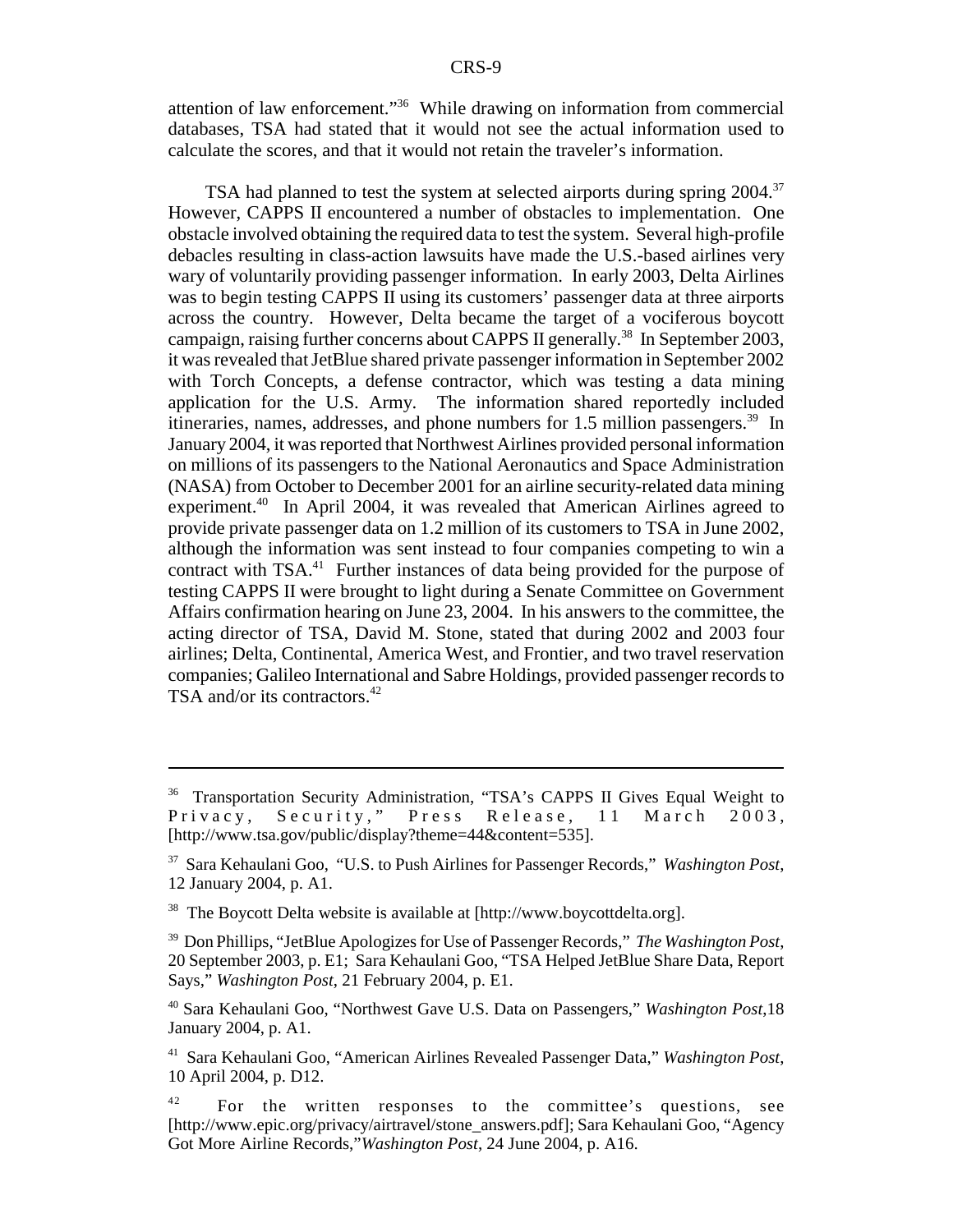#### CRS-10

Concerns about privacy protections had also dissuaded the European Union (EU) from providing any data to TSA to test CAPPS II. However, in May 2004, the EU signed an agreement with the United States that would have allowed PNR data for flights originating from the EU to be used in testing CAPPS II, but only after TSA was authorized to use domestic data as well. As part of the agreement, the EU data was to be retained for only three-and-a-half years (unless it is part of a law enforcement action), only 34 of the 39 elements of the PNR were to be accessed by authorities,43 and there were to be yearly joint DHS-EU reviews of the implementation of the agreement.<sup>44</sup>

Another obstacle was the perception of mission creep. CAPPS II was originally intended to just screen for high-risk passengers who may pose a threat to safe air travel. However, in an August 1, 2003, *Federal Register* notice, TSA stated that CAPPS II could also be used to identify individuals with outstanding state or federal arrest warrants, as well as identify both foreign *and* domestic terrorists (not just foreign terrorists). The notice also states that CAPPS II could be "linked with the U.S. Visitor and Immigrant Status Indicator Technology (US-VISIT) program" to identify individuals who are in the country illegally (e.g., individuals with expired visas, illegal aliens, etc.). $45$  In response to critics who cited these possible uses as examples of mission creep, TSA claimed that the suggested uses were consistent with the goals of improving aviation security.<sup>46</sup>

Several other concerns had also been raised, including the length of time passenger information was to be retained, who would have access to the information, the accuracy of the commercial data being used to authenticate a passenger's identity, the creation of procedures to allow passengers the opportunity to correct data errors in their records, and the ability of the system to detect attempts by individuals to use identity theft to board a plane undetected.

In August 2004, TSA announced that the CAPPS II program was being canceled and would be replaced with a new system called Secure Flight. In the Department of Homeland Security Appropriations Act, 2005 (P.L. 108-334), Congress included a provision (Sec. 522) prohibiting the use of appropriated funds for "deployment or implementation, on other than a test basis," of CAPPS II, Secure Flight, "or other follow on/successor programs," until GAO has certified that such a system has met

<sup>&</sup>lt;sup>43</sup> Some information, such as meal preferences, which could be used to infer religious affiliation, and health considerations will not be made available. Goo, Sara Kehaulani, "U.S., EU Will Share Passenger Records," *Washington Post*, 29 May 2004, p. A2.

<sup>44</sup> Department of Homeland Security, "Fact Sheet: US-EU Passenger Name Record Agreement Signed," 28 May 2004, [http://www.dhs.gov/dhspublic/display?content=3651].

<sup>45</sup> *Federal Register*. Vol. 68 No. 148 Friday August 1, 2003. P. 45266; U.S. General Accounting Office, *Aviation Security: Challenges Delay Implementation of Computer-Assisted Passenger Prescreening System*, GAO Testimony GAO-04-504T, 17 March 2004, p. 17

<sup>46</sup> U.S. General Accounting Office, *Aviation Security: Challenges Delay Implementation of Computer-Assisted Passenger Prescreening System*, GAO Testimony GAO-04-504T, 17 March 2004, p. 17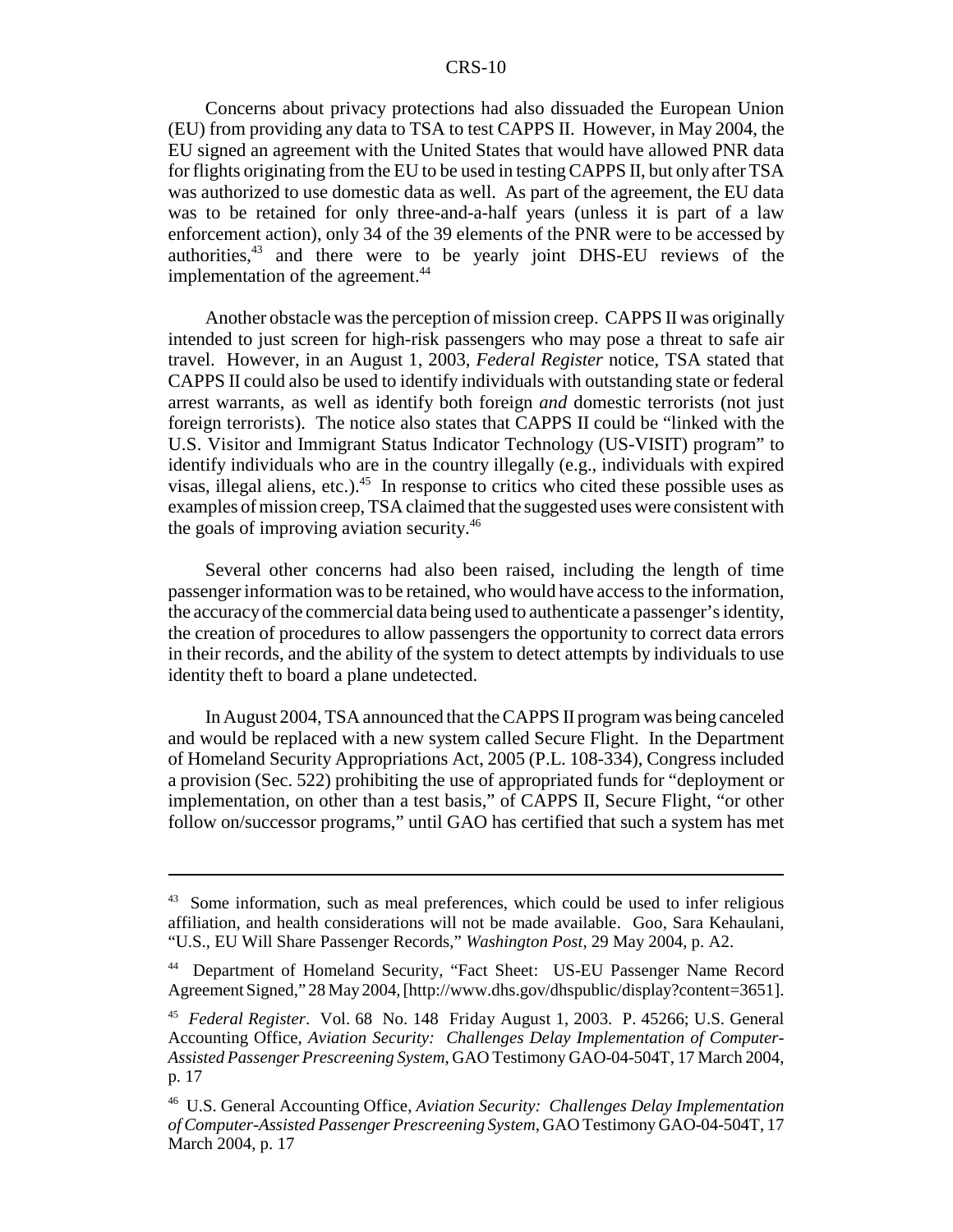all of the privacy requirements enumerated in a February 2004 GAO report, $47$  can accommodate any unique air transportation needs as it relates to interstate transportation, and that "appropriate life-cycle cost estimates, and expenditure and program plans exist." GAO's certification report<sup>48</sup> was delivered to Congress in March 2005. In its report, GAO found that while "TSA is making progress in addressing key areas of congressional interest ... TSA has not yet completed these efforts or fully addressed these areas, due largely to the current stage of the program's development."49

## **Data Mining Issues**

As data mining initiatives continue to evolve, there are several issues Congress may decide to consider related to implementation and oversight. These issues include, but are not limited to, data quality, interoperability, mission creep, and privacy. As with other aspects of data mining, while technological capabilities are important, other factors also influence the success of a project's outcome.

#### **Data Quality**

Data quality is a multifaceted issue that represents one of the biggest challenges for data mining. Data quality refers to the accuracy and completeness of the data. Data quality can also be affected by the structure and consistency of the data being analyzed. The presence of duplicate records, the lack of data standards, the timeliness of updates, and human error can significantly impact the effectiveness of the more complex data mining techniques, which are sensitive to subtle differences that may exist in the data. To improve data quality, it is sometimes necessary to "clean" the data, which can involve the removal of duplicate records, normalizing the values used to represent information in the database (e.g., ensuring that "no" is represented as a 0 throughout the database, and not sometimes as a 0, sometimes as a N, etc.), accounting for missing data points, removing unneeded data fields, identifying anomalous data points (e.g., an individual whose age is shown as 142 years), and standardizing data formats (e.g., changing dates so they all include MM/DD/YYYY).

 $47$  The eight issues included establishing an oversight board, ensuring the accuracy of the data used, conducting stress testing, instituting abuse prevention practices, preventing unauthorized access, establishing clear policies for the operation and use of the system, satisfying privacy concerns, and created a redress process. U.S. General Accounting Office, *Aviation Security: Computer-Assisted Passenger Prescreening System Faces Significant Implementation Challenges*, GAO Report GAO-04-385, February 2004.

<sup>48</sup> U.S. Government Accountability Office, *Aviation Security: Secure Flight Development and Testing Under Way, but Risks Should Be Managed as System is Further Developed*, GAO Report GAO-05-356, March 2005.

<sup>49</sup> Ibid., p. 4; for a more detailed analysis of the Secure Flight program, see CRS Report RL32802 *Homeland Security: Air Passenger Screening and Counterterroism*, by Bart Elias and William Krouse.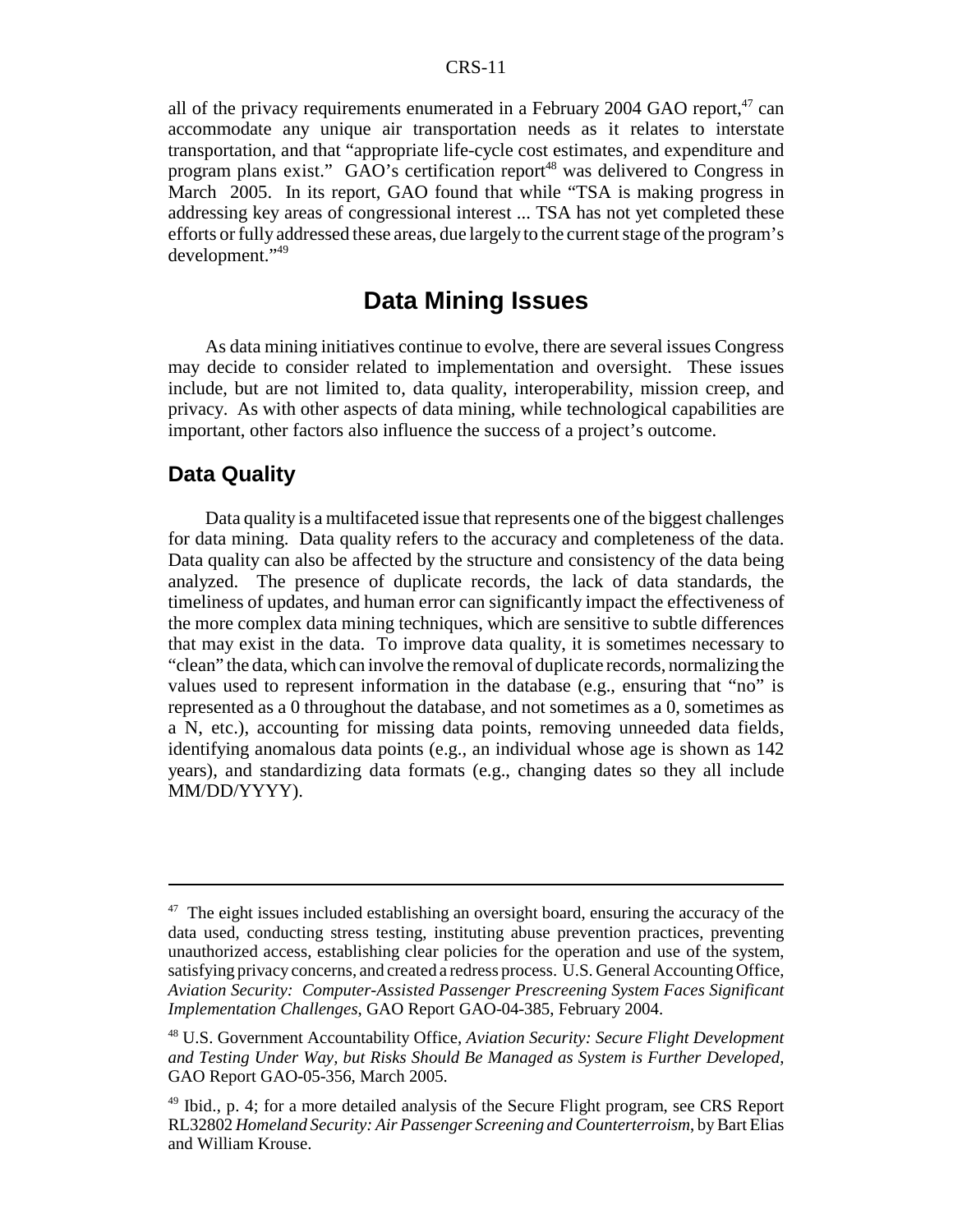#### **Interoperability**

Related to data quality, is the issue of interoperability of different databases and data mining software. Interoperability refers to the ability of a computer system and/or data to work with other systems or data using common standards or processes. Interoperability is a critical part of the larger efforts to improve interagency collaboration and information sharing through e-government and homeland security initiatives. For data mining, interoperability of databases and software is important to enable the search and analysis of multiple databases simultaneously, and to help ensure the compatibility of data mining activities of different agencies. Data mining projects that are trying to take advantage of existing legacy databases or that are initiating first-time collaborative efforts with other agencies or levels of government (e.g., police departments in different states) may experience interoperability problems. Similarly, as agencies move forward with the creation of new databases and information sharing efforts, they will need to address interoperability issues during their planning stages to better ensure the effectiveness of their data mining projects.

#### **Mission Creep**

Mission creep is one of the leading risks of data mining cited by civil libertarians, and represents how control over one's information can be a tenuous proposition. Mission creep refers to the use of data for purposes other than that for which the data was originally collected. This can occur regardless of whether the data was provided voluntarily by the individual or was collected through other means.

Efforts to fight terrorism can, at times, take on an acute sense of urgency. This urgency can create pressure on both data holders and officials who access the data. To leave an available resource unused may appear to some as being negligent. Data holders may feel obligated to make any information available that could be used to prevent a future attack or track a known terrorist. Similarly, government officials responsible for ensuring the safety of others may be pressured to use and/or combine existing databases to identify potential threats. Unlike physical searches, or the detention of individuals, accessing information for purposes other than originally intended may appear to be a victimless or harmless exercise. However, such information use can lead to unintended outcomes and produce misleading results.

One of the primary reasons for misleading results is inaccurate data. All data collection efforts suffer accuracy concerns to some degree. Ensuring the accuracy of information can require costly protocols that may not be cost effective if the data is not of inherently high economic value. In well-managed data mining projects, the original data collecting organization is likely to be aware of the data's limitations and account for these limitations accordingly. However, such awareness may not be communicated or heeded when data is used for other purposes. For example, the accuracy of information collected through a shopper's club card may suffer for a variety of reasons, including the lack of identity authentication when a card is issued, cashiers using their own cards for customers who do not have one, and/or customers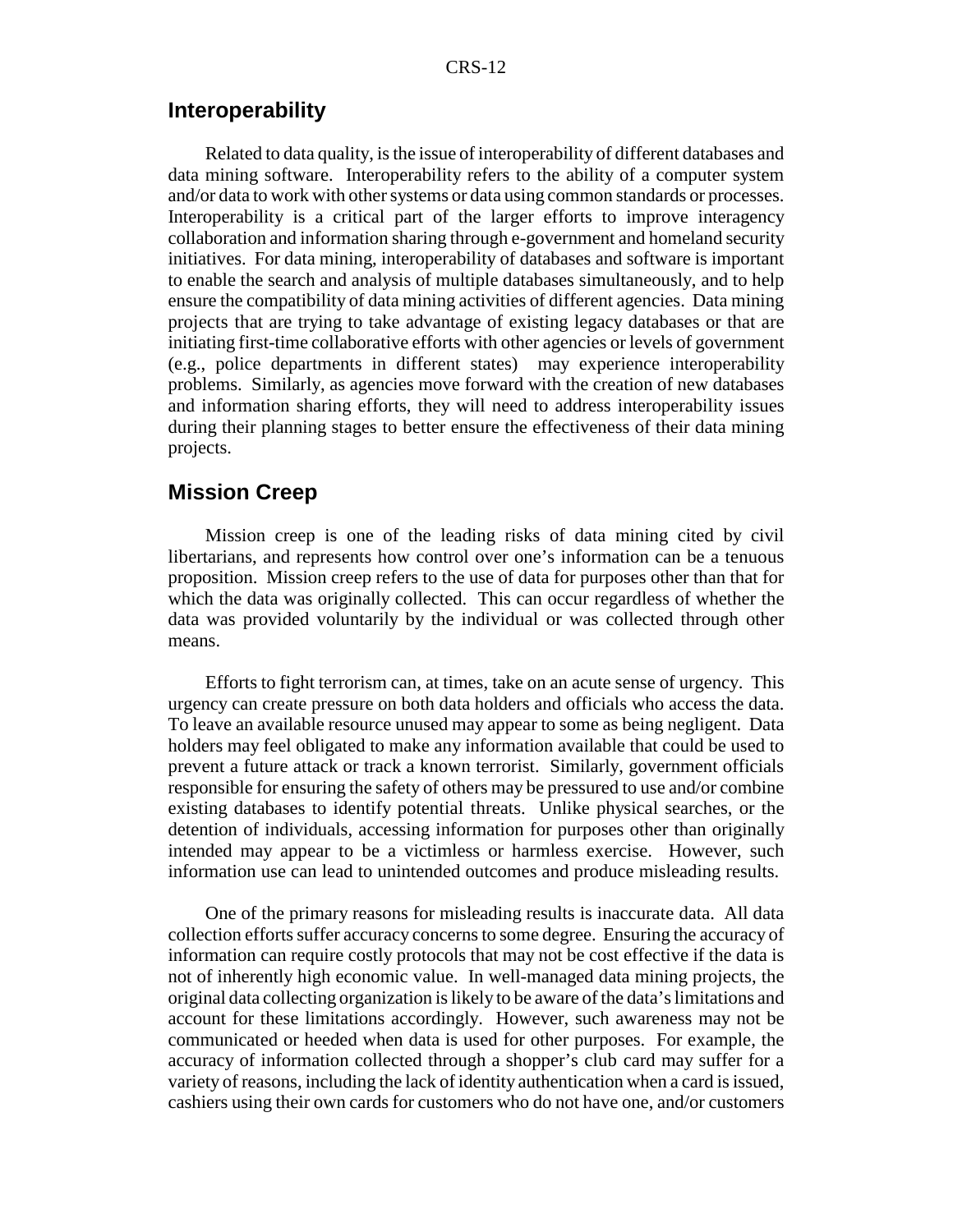who use multiple cards.<sup>50</sup> For the purposes of marketing to consumers, the impact of these inaccuracies is negligible to the individual. If a government agency were to use that information to target individuals based on food purchases associated with particular religious observances though, an outcome based on inaccurate information could be, at the least, a waste of resources by the government agency, and an unpleasant experience for the misidentified individual. As the March 2004 TAPAC report observes, the potential wide reuse of data suggests that concerns about mission creep can extend beyond privacy to the protection of civil rights in the event that information is used for "targeting an individual solely on the basis of religion or expression, or using information in a way that would violate the constitutional guarantee against self-incrimination."51

#### **Privacy**

As additional information sharing and data mining initiatives have been announced, increased attention has focused on the implications for privacy. Concerns about privacy focus both on actual projects proposed, as well as concerns about the potential for data mining applications to be expanded beyond their original purposes (mission creep). For example, some experts suggest that anti-terrorism data mining applications might also be useful for combating other types of crime as well.<sup>52</sup> So far there has been little consensus about how data mining should be carried out, with several competing points of view being debated. Some observers contend that tradeoffs may need to be made regarding privacy to ensure security. Other observers suggest that existing laws and regulations regarding privacy protections are adequate, and that these initiatives do not pose any threats to privacy. Still other observers argue that not enough is known about how data mining projects will be carried out, and that greater oversight is needed. There is also some disagreement over how privacy concerns should be addressed. Some observers suggest that technical solutions are adequate. In contrast, some privacy advocates argue in favor of creating clearer policies and exercising stronger oversight. As data mining efforts move forward, Congress may consider a variety of questions including, the degree to which government agencies should use and mix commercial data with government data, whether data sources are being used for purposes other than those for which they were originally designed, and the possible application of the Privacy Act to these initiatives.

# Legislation in the 108<sup>th</sup> Congress

During the 108<sup>th</sup> Congress, a number of legislative proposals were introduced that would restrict data mining activities by some parts of the federal government, and/or increase the reporting requirements of such projects to Congress. For

<sup>50</sup> Technology and Privacy Advisory Committee, Department of Defense. *Safeguarding Privacy in the Fight Against Terrorism*, March 2004, p. 40.

<sup>51</sup> Ibid., p. 39.

<sup>&</sup>lt;sup>52</sup> Drew Clark, "Privacy Experts Differ on Merits of Passenger-Screening Program," *Government Executive Magazine*, November 21, 2003, [http://www.govexec.com/dailyfed/ 1103/112103td2.htm].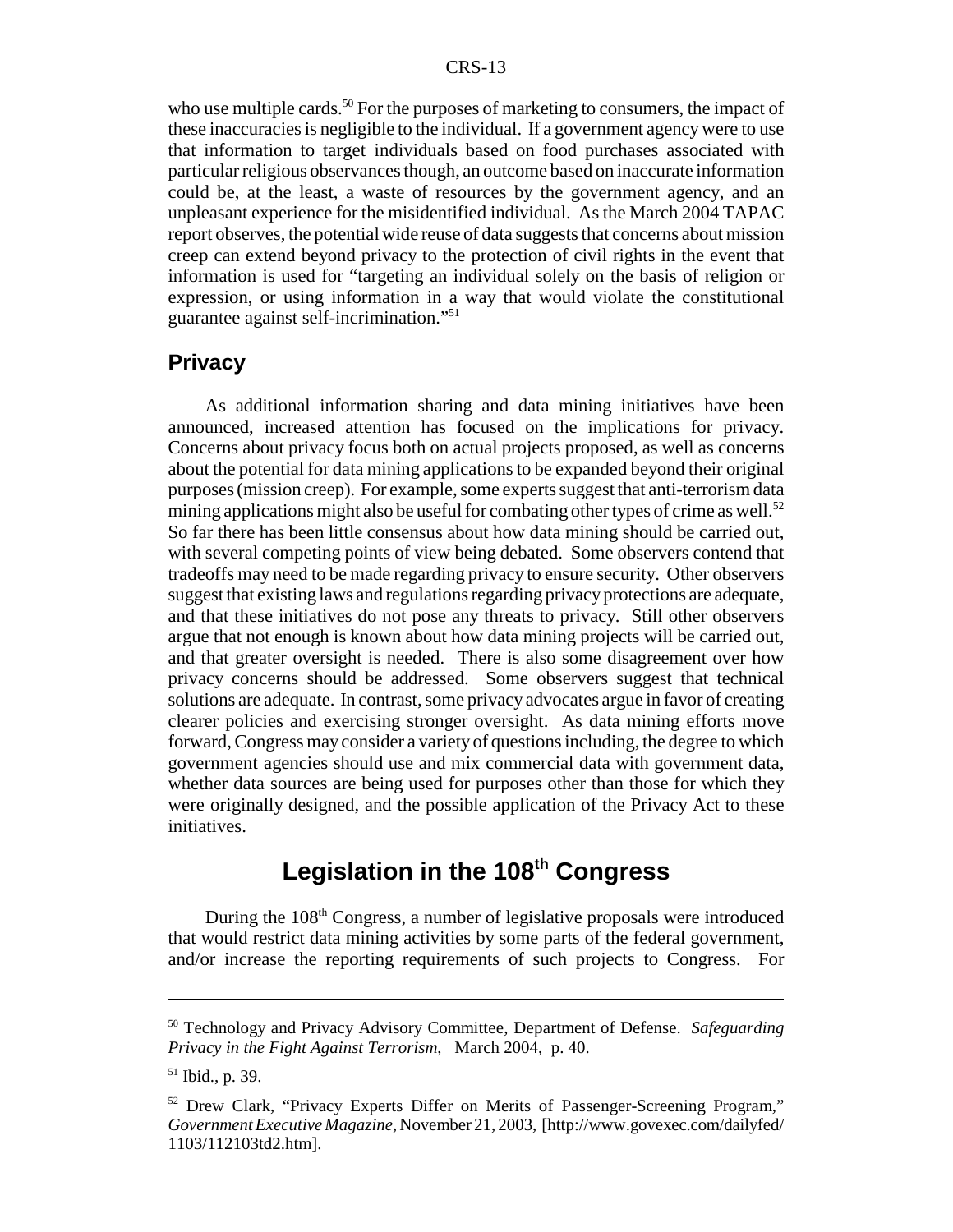example, on January 16, 2003, Senator Feingold introduced S. 188 the Data-Mining Moratorium Act of 2003, which would have imposed a moratorium on the implementation of data mining under the Total Information Awareness program (now referred to as the Terrorism Information Awareness project) by the Department of Defense, as well as any similar program by the Department of Homeland Security. S. 188 was referred to the Committee on the Judiciary.

On January 23, 2003, Senator Wyden introduced S.Amdt. 59, an amendment to H.J.Res. 2, the Omnibus Appropriations Act for Fiscal Year 2003. As passed in its final form as part of the omnibus spending bill (P.L. 108-7) on February 13, 2003, and signed by the President on February 20, 2003, the amendment requires the Director of Central Intelligence, the Secretary of Defense, and the Attorney General to submit a joint report to Congress within 90 days providing details about the TIA program.53 Some of the information required includes spending schedules, likely effectiveness of the program, likely impact on privacy and civil liberties, and any laws and regulations that may need to be changed to fully deploy TIA. If the report had not submitted within 90 days, funding for the TIA program could have been discontinued.54 Funding for TIA was later discontinued in Section 8131 of the FY2004 Department of Defense Appropriations Act (P.L. 108-87), signed into law on September 30, 2003.<sup>55</sup>

On March 13, 2003, Senator Wyden introduced an amendment to S. 165 the Air Cargo Security Act, requiring the Secretary of Homeland Security to submit a report to Congress within 90 days providing information about the impact of CAPPS II on privacy and civil liberties. The amendment was passed by the Committee on Commerce, Science, and Transportation, and the bill was forwarded for consideration by the full Senate (S.Rept. 108-38). In May 2003, S. 165 was passed by the Senate with the Wyden amendment included and was sent to the House where it was referred to the Committee on Transportation and Infrastructure.

Funding restrictions on CAPPSII were included in section 519 of the FY2004 Department of Homeland Security Appropriations Act (P.L. 108-90), signed into law October 1, 2003. This provision included restrictions on the "deployment or implementation, on other than a test basis, of the Computer-Assisted Passenger Prescreening System (CAPPSII)," pending the completion of a GAO report regarding the efficacy, accuracy, and security of CAPPSII, as well as the existence of a system of an appeals process for individuals identified as a potential threat by the system.<sup>56</sup>

<sup>53</sup> The report is available at [http://www.eff.org/Privacy/TIA/TIA-report.pdf].

<sup>54</sup> For more details regarding this amendment, see CRS Report RL31786, *Total Information Awareness Programs: Funding, Composition, and Oversight Issues*, by Amy Belasco.

<sup>55</sup> For further details regarding this provision, see CRS Report RL31805 *Authorization and Appropriations for FY2004: Defense*, by Amy Belasco and Stephen Daggett.

<sup>56</sup> Section 519 of P.L. 108-90 specifically identifies eight issues that TSA must address before it can spend funds to deploy or implement CAPPSII on other than a test basis. These include 1. establishing a system of due process for passengers to correct erroneous information; 2. assess the accuracy of the databases being used; 3. stress test the system and (continued...)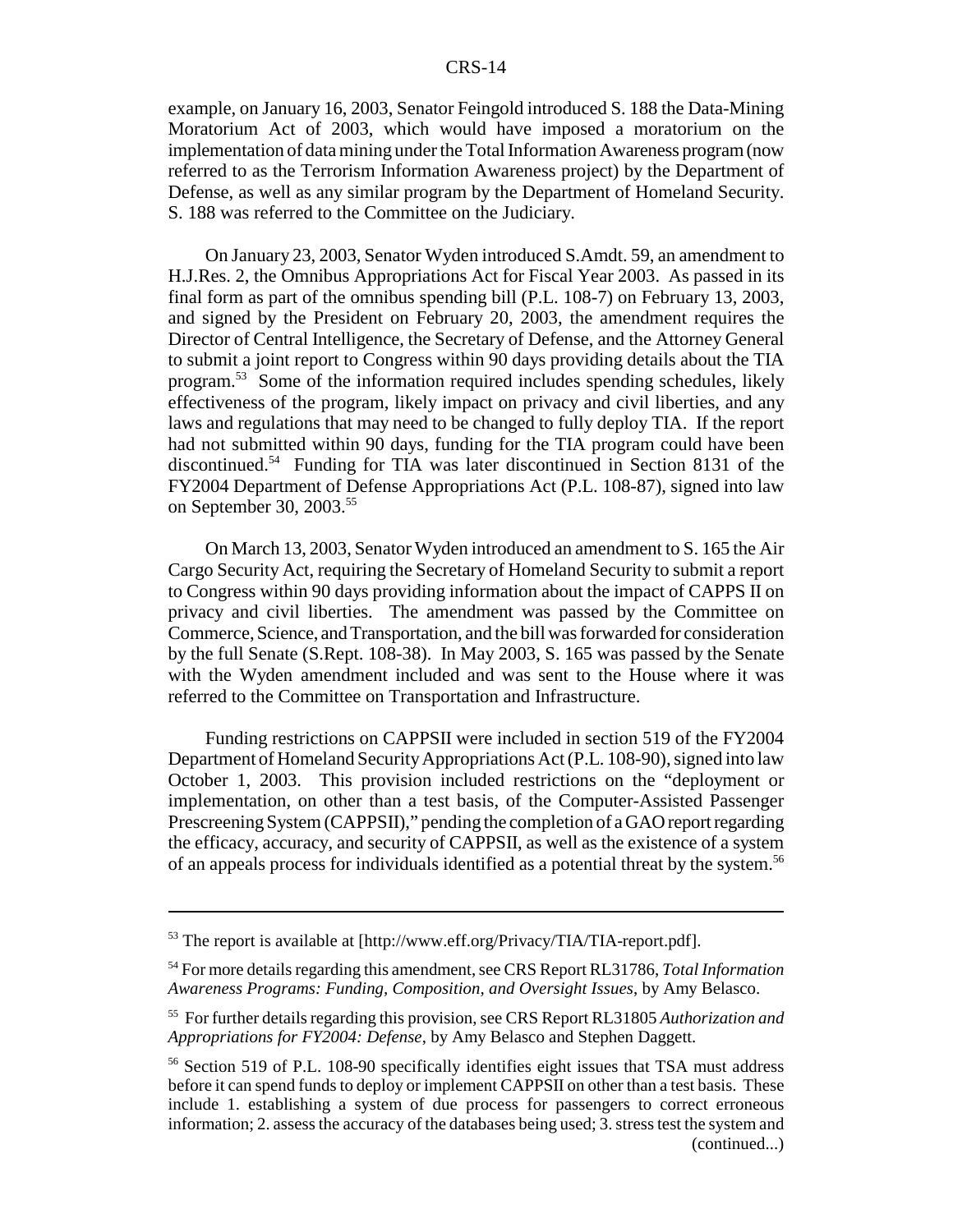In its report delivered to Congress in February 2004, GAO reported that "As of January 1, 2004, TSA has not fully addressed seven of the eight CAPPSII issues identified by the Congress as key areas of interest."57 The one issue GAO determined that TSA had addressed is the establishment of an internal oversight board. GAO attributed the incomplete progress on these issues partly to the "early stage of the system's development."58

On March 25, 2003, the House Committee on Government Reform Subcommittee on Technology, Information Policy, Intergovernmental Relations, and the Census held a hearing on the current and future possibilities of data mining. The witnesses, drawn from federal and state government, industry, and academia, highlighted a number of perceived strengths and weaknesses of data mining, as well as the still-evolving nature of the technology and practices behind data mining.<sup>59</sup> While data mining was alternatively described by some witnesses as a process, and by other witnesses as a productivity tool, there appeared to be a general consensus that the challenges facing the future development and success of government data mining applications were related less to technological concerns than to other issues such as data integrity, security, and privacy. On May 6 and May 20, 2003 the Subcommittee also held hearings on the potential opportunities and challenges for using factual data analysis for national security purposes.

On July 29, 2003 Senator Wyden introduced S. 1484 The Citizens' Protection in Federal Databases Act, which was referred to the Committee on the Judiciary. Among its provisions, S. 1484 would have required the Attorney General, the Secretary of Defense, the Secretary of Homeland Security, the Secretary of the Treasury, the Director of Central Intelligence, and the Director of the Federal Bureau of Investigation to submit to Congress a report containing information regarding the purposes, type of data, costs, contract durations, research methodologies, and other details before obligating or spending any funds on commercially available databases. S. 1484 would also have set restrictions on the conduct of searches or analysis of databases "based solely on a hypothetical scenario or hypothetical supposition of who may commit a crime or pose a threat to national security."

 $56$  (...continued)

demonstrate the efficiency and accuracy of the search tools; 4. establish and internal oversight board; 5. install operational safeguards to prevent abuse; 6. install security measures to protect against unauthorized access by hackers or other intruders; 7. establish policies for effective oversight of system use and operation; and 8. address any privacy concerns related to the system.

<sup>57</sup> General Accounting Office, *Aviation Security: Computer-Assisted Passenger Prescreening System Faces Significant Implementation Challenges*, GAO-04-385, February 2004, p. 4.

<sup>58</sup> Ibid.

<sup>&</sup>lt;sup>59</sup> Witnesses testifying at the hearing included Florida State Senator Paula Dockery, Dr. Jen Que Louie representing Nautilus Systems, Inc., Mark Forman representing OMB, Gregory Kutz representing GAO, and Jeffrey Rosen, an Associate Professor at George Washington University Law School.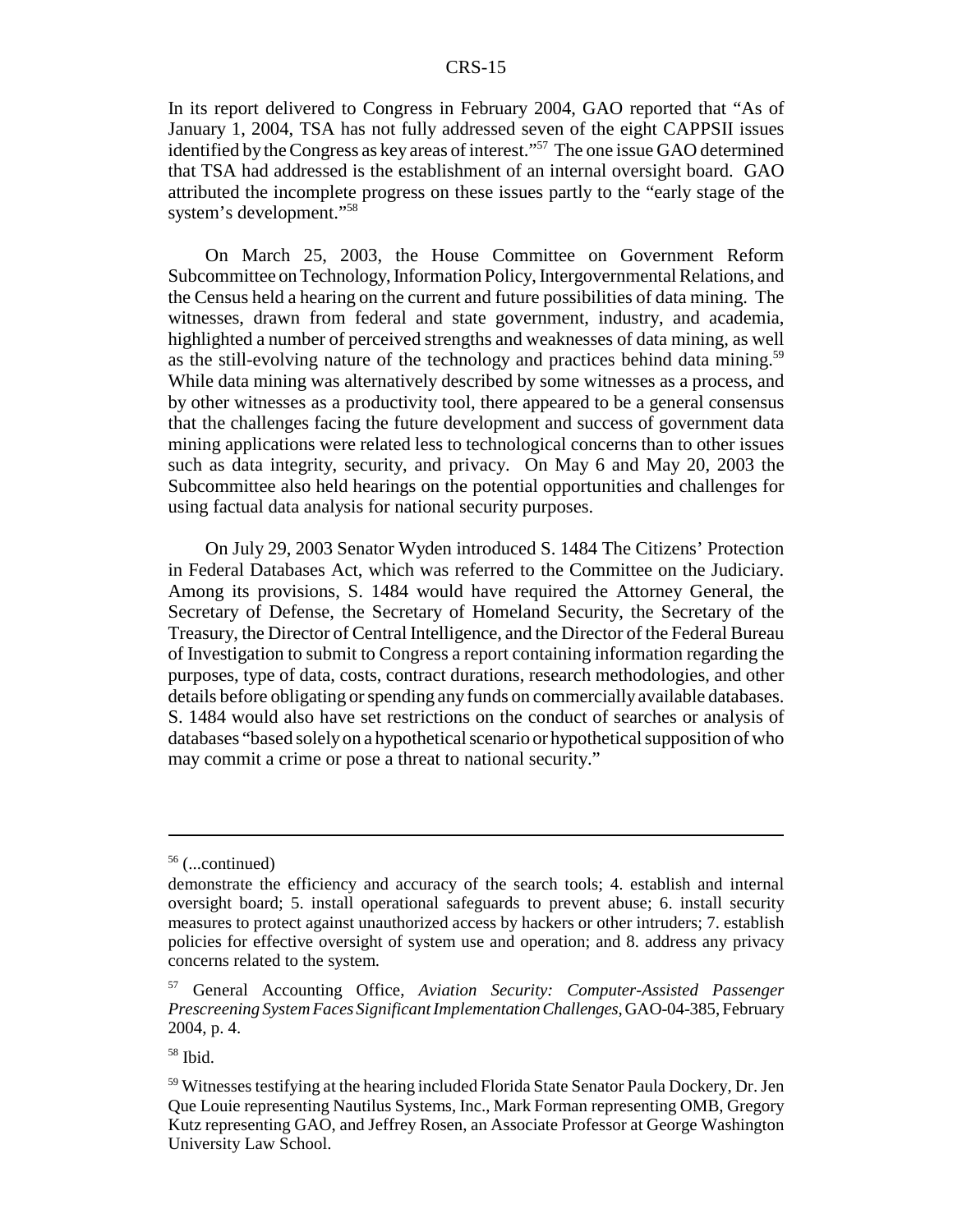#### CRS-16

On July 31, 2003 Senator Feingold introduced S. 1544 the Data-Mining Reporting Act of 2003, which was referred to the Committee on the Judiciary. Among its provisions, S. 1544 would have required any department or agency engaged in data mining to submit a public report to Congress regarding these activities. These reports would have been required to include a variety of details about the data mining project, including a description of the technology and data to be used, an assessment of the expected efficacy of the data mining project, a privacy impact assessment, an analysis of the relevant laws and regulations that would govern the project, and a discussion of procedures for informing individuals their personal information will be used and allowing them to opt out, or an explanation of why such procedures are not in place.

Also on July 31, 2003, Senator Murkowski introduced S. 1552 the Protecting the Rights of Individuals Act, which was referred to the Committee on the Judiciary. Among its provisions, section 7 of S. 1552 would have imposed a moratorium on data mining by any federal department or agency "except pursuant to a law specifically authorizing such data-mining program or activity by such department or agency." It also would have required

The head of each department or agency of the Federal Government that engages or plans to engage in any activities relating to the development or use of a datamining program or activity shall submit to Congress, and make available to the public, a report on such activities.

On May 5, 2004, Representative McDermott introduced H.R. 4290 the Data-Mining Reporting Act of 2004, which was referred to the House Committee on Government Reform Subcommittee on Technology, Information Policy, Intergovernmental Relations, and the Census. H.R. 4290 would have required

each department or agency of the Federal Government that is engaged in any activity or use or develop data-mining technology shall each submit a public report to Congress on all such activities of the department or agency under the jurisdiction of that official.

A similar provision was included in H.R. 4591/S. 2528 the Civil Liberties Restoration Act of 2004. S. 2528 was introduced by Senator Kennedy on June 16, 2004 and referred to the Committee on the Judiciary. H.R. 4591 was introduced by Representative Berman on June 16, 2004 and referred to the Committee on the Judiciary and the Permanent Select Committee on Intelligence.

# Legislation in the 109<sup>th</sup> Congress

Data mining has continued to be a subject of interest to Congress in the  $109<sup>th</sup>$ Congress. On April 6, 2005, H.R. 1502 the Civil Liberties Restoration Act of 2005 was introduced by Representative Berman and was referred to the Committee on the Judiciary, the Permanent Select Committee on Intelligence, and the Committee on Homeland Security. Section 402, Data-Mining Report, of H.R. 1502 would require that